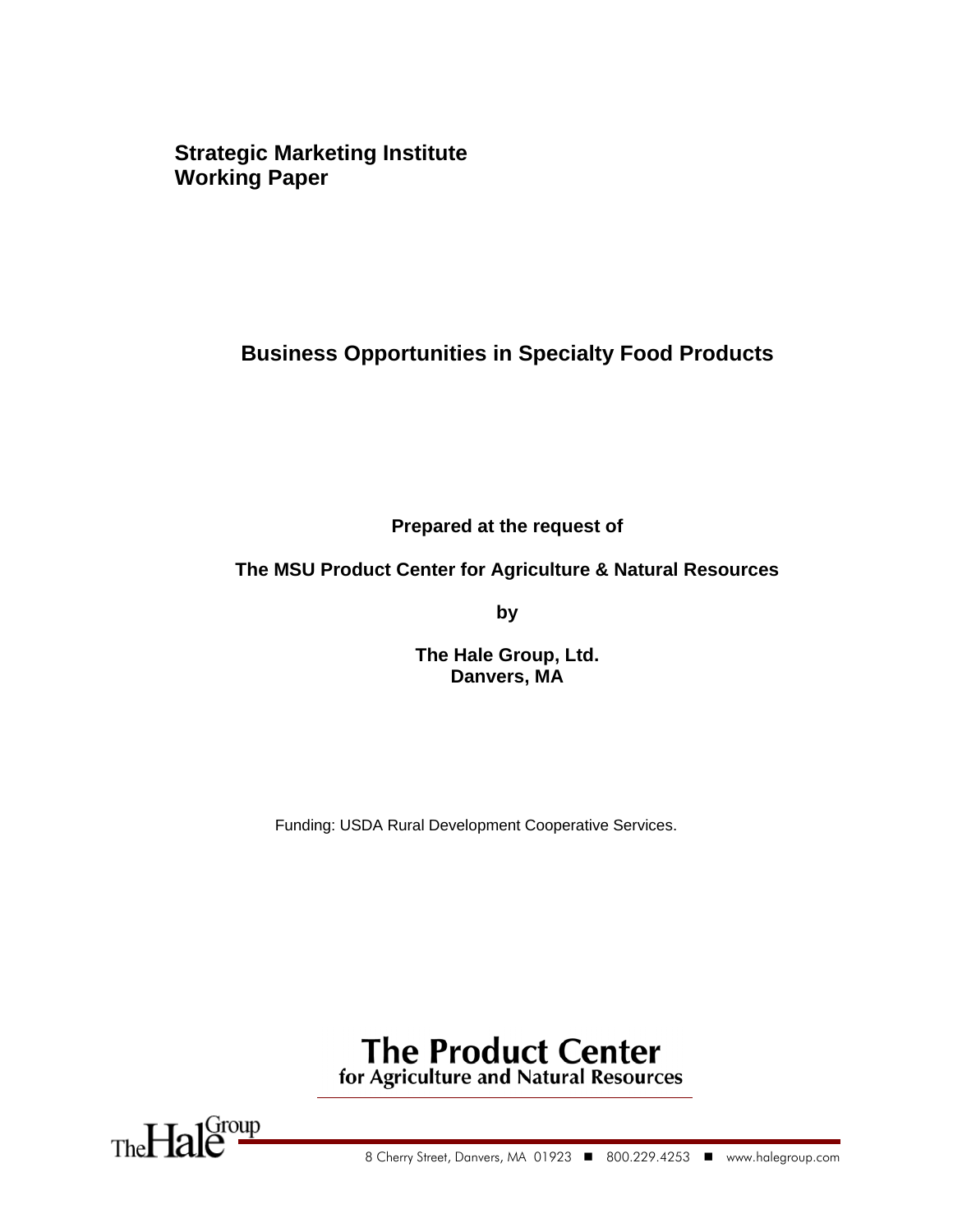|                   | Page |
|-------------------|------|
|                   |      |
|                   |      |
|                   | 19   |
| <b>APPENDIX A</b> |      |
|                   |      |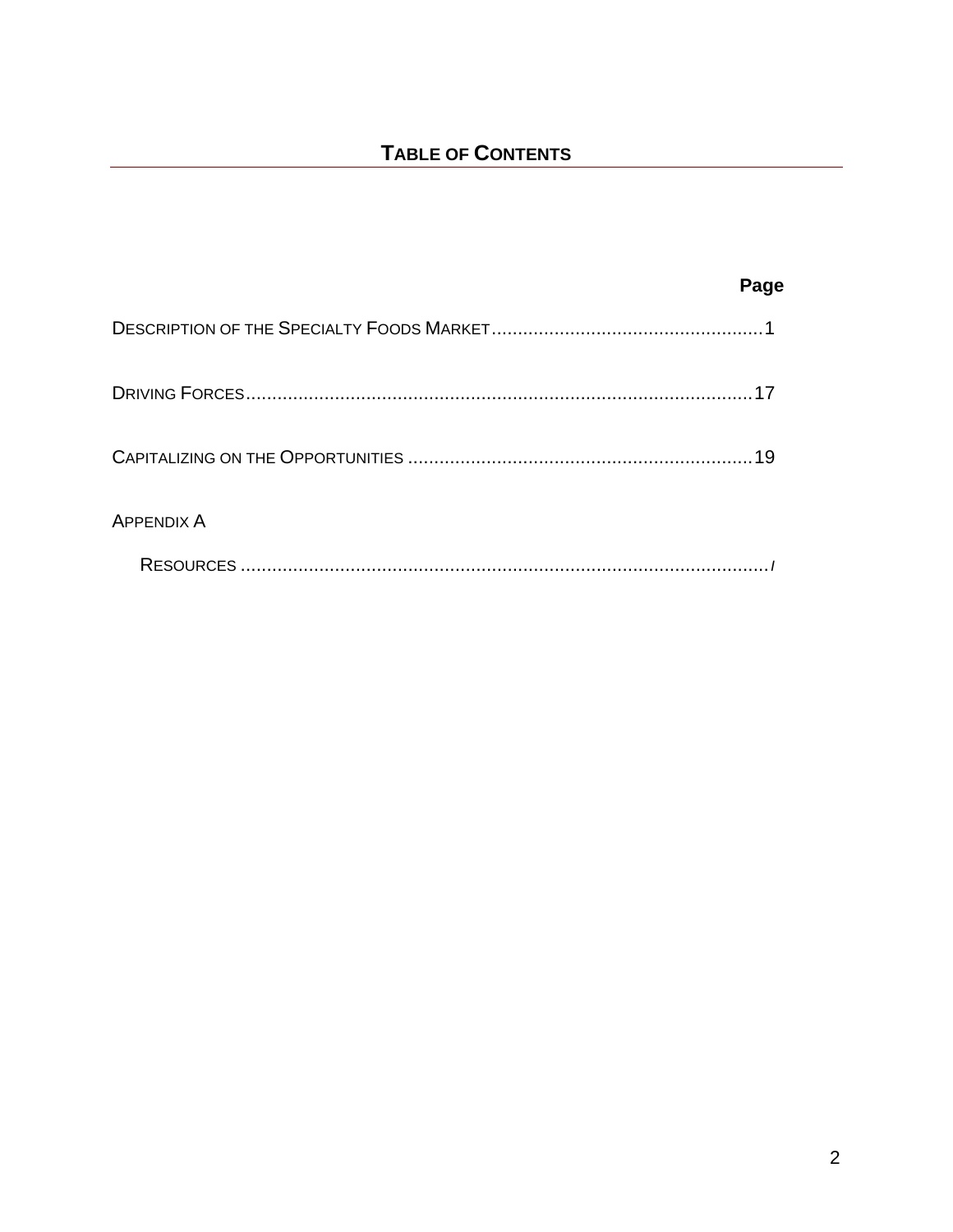### **DESCRIPTION OF THE SPECIALTY FOODS MARKET**

The specialty foods market is made up of products from five different consumer-driven categories: **Wellness**, **Indulgence**, **Ethnicity**, **Value** and **Convenience.** All of the specialty foods defined in this report fall into one (or more) of these categories.

| <b>Category</b>    | <b>Definition</b>                                                                                                                                                                                                                                                                                                                                                                                                                                                                                                                                                                                                                                                               |  |  |  |  |
|--------------------|---------------------------------------------------------------------------------------------------------------------------------------------------------------------------------------------------------------------------------------------------------------------------------------------------------------------------------------------------------------------------------------------------------------------------------------------------------------------------------------------------------------------------------------------------------------------------------------------------------------------------------------------------------------------------------|--|--|--|--|
| <b>Wellness</b>    | Foods that have a perceived impact on the consumer's health and<br>wellbeing<br>Products that avoid explicit harm, such as foods without trans fatty<br>acids<br>Foods that are perceived to be healthier (such as natural foods)<br>Foods that avoid consumption of food borne pathogens and<br>pesticide residues such as organic foods<br>Products that actually enhance the consumer's health, e.g., vitamins<br>of fresh vegetables, functional foods, medical foods and foods with<br>anti-oxidants                                                                                                                                                                       |  |  |  |  |
| Indulgence         | Products designed to meet the consumer's deeply felt desires, as<br>opposed to their needs.<br>Luxury - Godiva chocolates, expensive wine, gourmet coffees,<br>specialty cheeses<br>Hobby - cooking as a favorite pastime<br>Social connectedness - food as a basis for socializing<br>Values - such as social consciousness, environmental concerns,<br>animal welfare, labor treatment, heritage varieties<br>Comfort foods from childhood - Toll House cookies, mashed<br>potatoes<br>Eating as an experience $-$ restaurants that create an ambiance<br>Foods that excite $-$ those that appeal to x gamers, sushi, wild<br>mushrooms<br>Variety — variety for variety sake |  |  |  |  |
| <b>Ethnicity</b>   | Products that arise from the food traits of specific ethnic groups.<br>Foods with authentic appeal to the ethnic group itself<br>Foods marketed to the wider US population that have been<br>influenced by ethnic tastes and ingredients                                                                                                                                                                                                                                                                                                                                                                                                                                        |  |  |  |  |
| <b>Value</b>       | Food products that meet consumers' needs at the lowest price such<br>as McDonald's hamburgers, fluid milk in gallon containers and private<br>label food products.                                                                                                                                                                                                                                                                                                                                                                                                                                                                                                              |  |  |  |  |
| <b>Convenience</b> | Food products that make life easier for the customer such as hand-<br>held foods, "on-the-go" foods, partially prepared foods, component<br>assembly products or bundling of products such as Lunchables.                                                                                                                                                                                                                                                                                                                                                                                                                                                                       |  |  |  |  |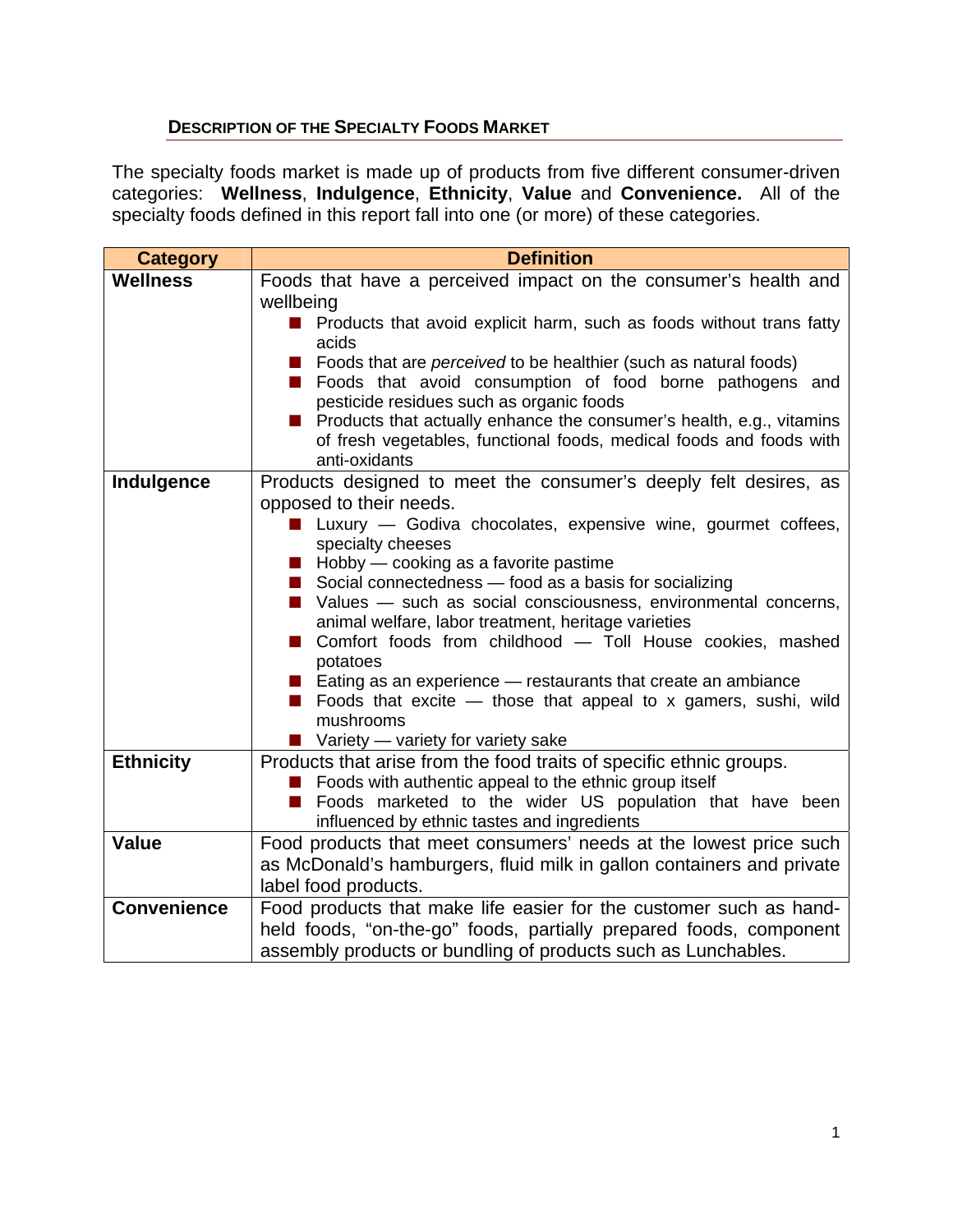## **Wellness**

Natural and organic products were considered "niche" products just a few years ago, but are now becoming much more mainstream. Today, natural and organic foods retailing has become the fastest-growing segment in the US grocery business.<sup>[1](#page-3-0)</sup> Demand for organic products is currently larger than the supply, and organic food manufacturers such as Organic Valley Cooperative (CROPPS) are seeking new farmer members to help meet the demand. Newer food products that are growing in popularity include allergen-free and functional foods. Medical foods are also included in this category. Definitions of these products are:

**Organic Foods -** Organic refers to the way agricultural products — food and fiber are grown and processed. Organic meat, poultry, eggs, and dairy products come from animals that are given no antibiotics or growth hormones. Organic food is produced without using most conventional pesticides, fertilizers made with synthetic ingredients or sewage sludge; bioengineering; or ionizing radiation.  $2$  Products must be third -party certified under the USDA National Organic Program (NOP). The NOP insures standardization "from field to finished product" with a rigid certification process and uniform rules for product labeling.  $3\overline{)}$  $3\overline{)}$ 

### **Organic practices include:**

- **Rotating crops** by alternating the types of crops grown in each field, which in turn prevents the depletion of the soil. Pests are also managed through crop rotation by eliminating *breeding grounds built year after year with a continuous crop.*
- **Planting cover crops** such as clover adds nutrients to the soil, prevents weeds, and increases organic matter in the soil. Soil with high organic matter resists erosion and holds water better, requiring less irrigation. Studies have shown that organic crops fare better than non-organic crops in times of drought and stress.
- **Releasing beneficial insects** to prey on pests helps to eliminate the need for chemical insecticides that can remain in the soil for years or leach into our water supply.
- **Adding composted manure and plant wastes** helps the soil retain moisture and nutrients. Just as falling leaves return nutrients to forest soil, composting replenishes the soil.

<span id="page-3-0"></span><sup>&</sup>lt;sup>1</sup> Hoovers, http://premium.hoovers.com/subscribe/co/overview.xhtml?ID=10952

<span id="page-3-1"></span><sup>2</sup> *Organic Food Standards and Labels: The Facts*, April 2002,

www.ams.usda.gov/nop/Consumers/brochure.html

<span id="page-3-2"></span><sup>&</sup>lt;sup>3</sup> The Natural and Organic Foodservice Marketplace Report, November 2003, Spins, and The Hale Group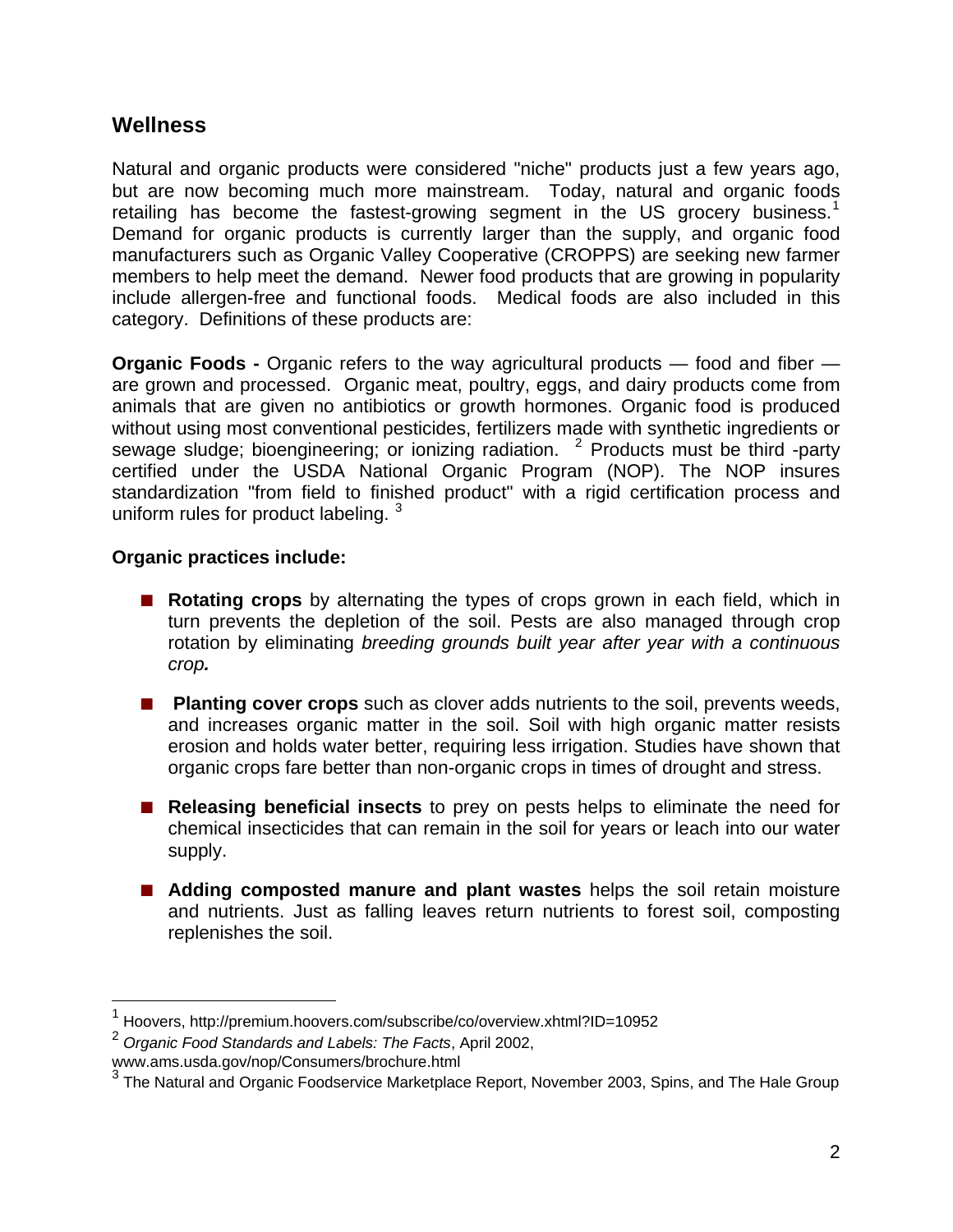**Preventing illness and maintaining strong animals** through good nutrition and minimal stress is key to successful organic livestock farming. <sup>[4](#page-4-0)</sup>

2002 National Organic Standards required that all products labeled as organic meet stringent standards established by the US Department of Agriculture (USDA) noted above. The USDA allows for three categories of labeling organic products:

- **100% Organic Products must be made with 100% organic ingredients**
- **Organic -** Products must be made with at least 95% organic ingredients, with strict restrictions on the remaining 5%, including no GMOs.
- Made with Organic Ingredients Products must be made with a minimum of 70% organic ingredients with strict restrictions on the remaining 30% including no GMOs. Products with less than 70% organic ingredients may list specific organically produced ingredients on the side panel of the package, but may not make any organic claims on the front of the package.  $5$

Organic sales in 2004 were \$12 billion with an average annual growth rate of between 16-21 percent from 1997 to 2004. From 2006 to 2010, a 10 to 15% growth rate is expected and growth of 5-10% is expected from 2011 to 2025. This will result in organic foods sales of \$50 billion in 2025 or still just fewer than [6](#page-4-2)% of the total US food sales.<sup>6</sup>

Organic acreage doubled for many crops between 1997 and 2003, according to a new report from the U.S. Department of Agriculture's Economic Research Service. Overall, organic acreage grew 71 percent for crops and 50 percent for livestock during that sixyear period. In 2003, 2.2 million acres were dedicated to organic crops and livestock production. All but one of the 50 states — Mississippi — had some organic farming. California, North Dakota and Minnesota led the pack in organic cropland, but Alaska and Texas joined California as leaders for organic livestock production. Organic acreage for spelt grew at the fastest clip — 470% — since 1997, but other crops with strong showings included culinary and medicinal herbs (284%); dry peas and lentils (212%); rye (166%); corn (147%); and carrots (139%). Despite the gains, organic acreage represents only 0.4 percent of all U.S. farmland and about 0.1 percent of pasture.<sup>[7](#page-4-3)</sup>

 4 Stonyfield Farms, www.stonyfield.com

<span id="page-4-1"></span><span id="page-4-0"></span><sup>5</sup> The Natural and Organic Foodservice Marketplace Report, Spins / The Hale Group, Nov 2003

<span id="page-4-2"></span><sup>&</sup>lt;sup>6</sup> Nutrition Business Journal Estimates from the Organic Trade Association study, The Past, Present and Future of the Organic Industry: A retrospective of the First 20 Years, a look at the Current State of Organic and Forecasting the Nest 20 Years. www.ota.com

<span id="page-4-3"></span><sup>7</sup> *Organic Farming and Ranching Continues Growth Spurt***,** NFM Staff, December 20, 2005, Natural Food Merchandiser 12/20/2005 (Penton Media Inc.). www.naturalfoodsmerchandiser.com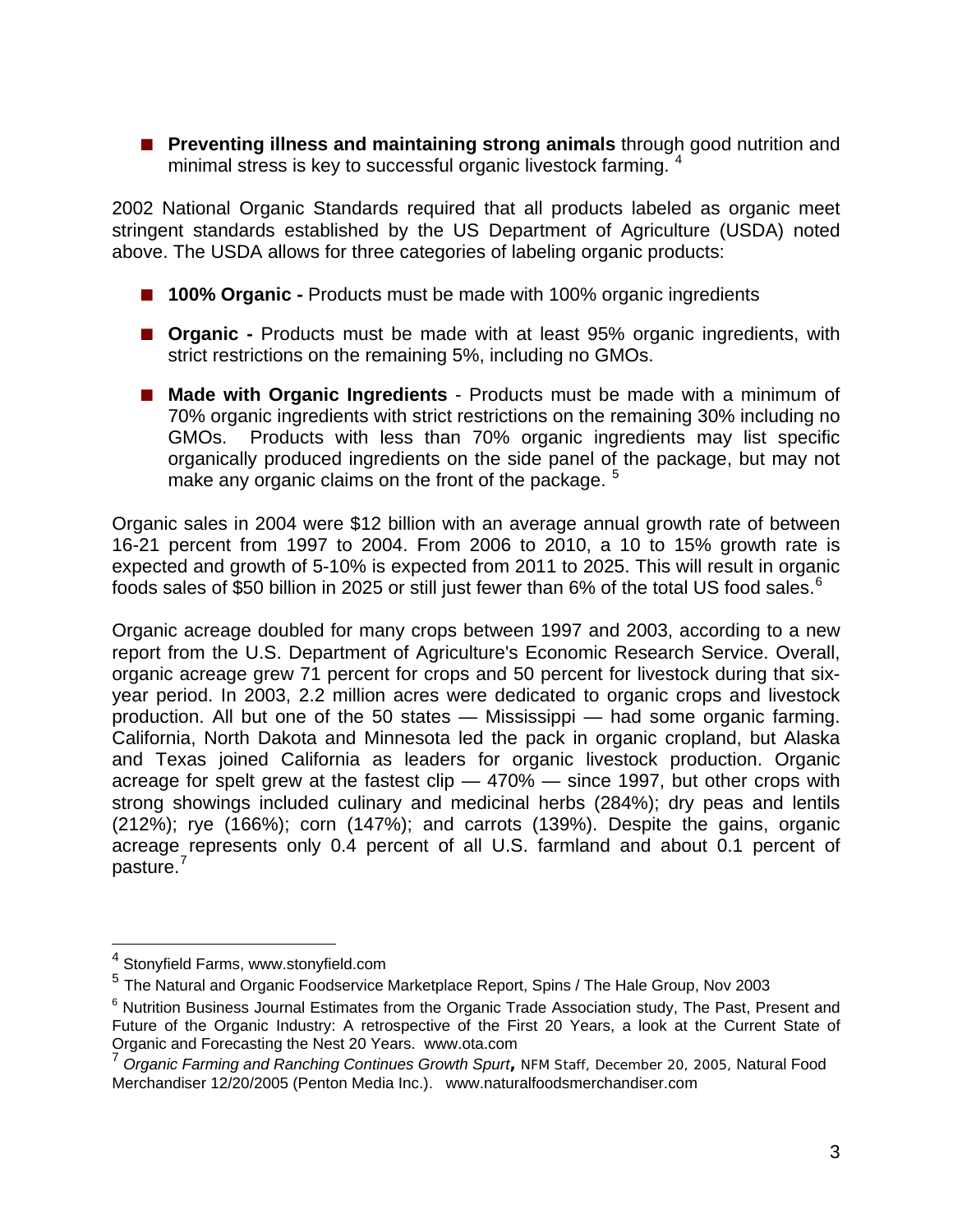

### **US Certified Organic Farmland\***

*\*= Number includes livestock and poultry farms, but does not include sub-contracted organic farm operations Source: Economic Research Service, USDA www/ers.usda.gov/data/organic/data/farmland9203.xls*



### **US Certified Organic Farm Operations\***

*\*= Includes pasture / rangeland, cropland*

*Source: Economic Research Service, USDA* 

*www/ers.usda.gov/data/organic/data/farmland9203.xls*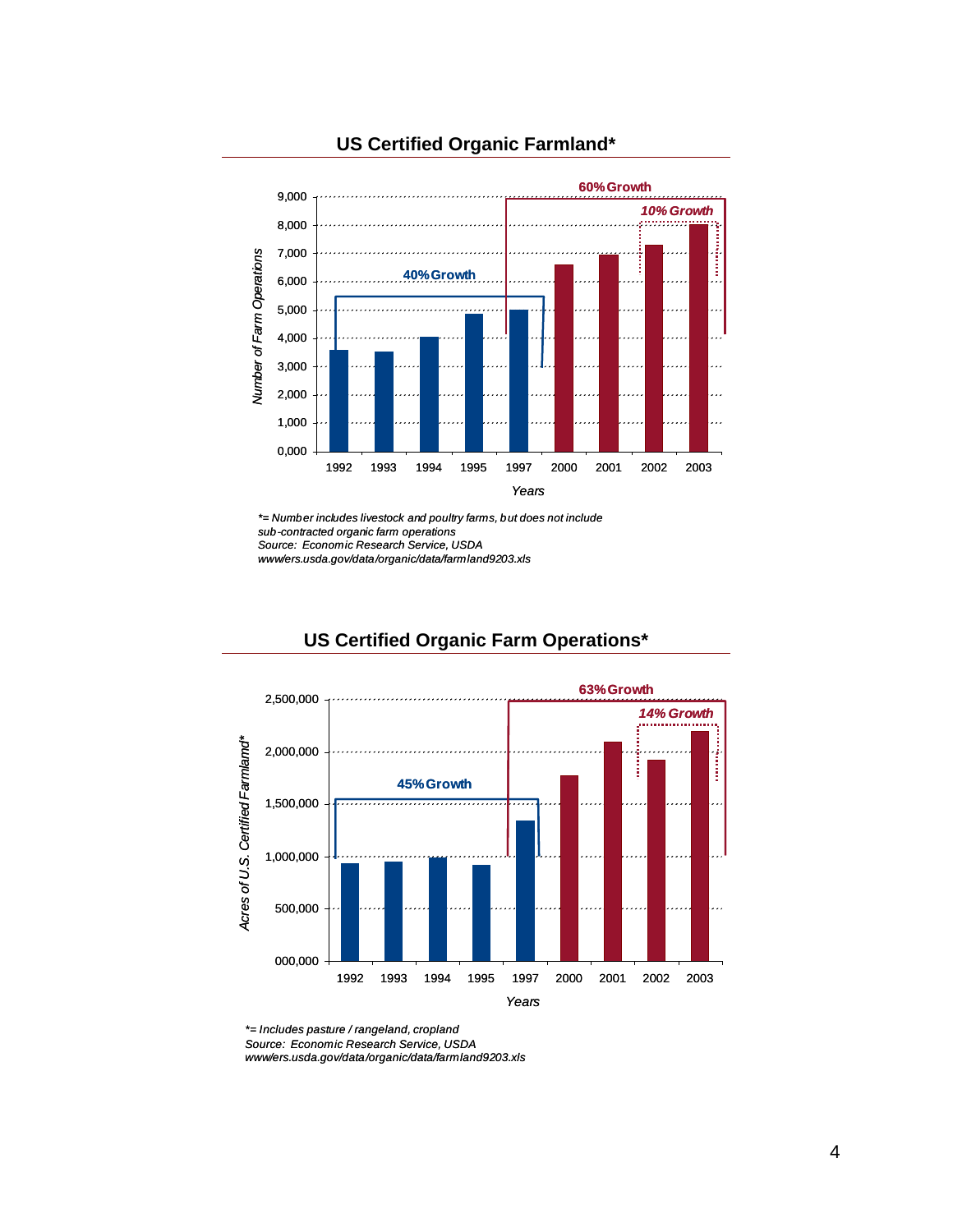- Organic Valley Family of Farms is America's largest cooperative of organic farmers and is one of the nation's leading organic brands. Organized in 1988, it represents 723 farmers in 22 states and realized a record \$245 million in 2005 sales. Focused on its founding mission of keeping small and mid-sized farmers farming, Organic Valley produces 200 organic foods, including organic milk, soy, cheese, butter, spreads, creams, eggs, produce, juice and meats which are sold in supermarkets, natural foods stores and food cooperatives nationwide. <sup>[8](#page-6-0)</sup>
	- "Generation Organic," is a campaign to save the family farmer from extinction by bringing new farmers into organic agriculture developed by Organic Valley Family of Farms. "Generation Organic is the 'Endangered Species Protection Act' for the American family farmer. <sup>[9](#page-6-1)</sup>
- Whole Foods Supermarket, the world's #1 natural foods chain, operates 175 stores in 30 US states, Canada and the UK. The publicly-traded company was started in 1978 with just one store, had sales in 1995 of \$4.7 billion that were 22% over the previous year. Whole Foods offers more than 1,500 items in four lines of private-label products including a line of organic products for children called Whole Kids and a line of value-priced items called "365 Organic". <sup>[10](#page-6-2)</sup>
- Gary Hirshberg, the founder of Stonyfield Farms, the nation's leading organic yogurt producer, launched O'Naturals, a chain of organic fast casual restaurants in Maine and Massachusetts. The concept utilizes organic and locally grown ingredients whenever possible.
- McDonald's now sells Newman's Blend Coffee in its stores. The specialty coffee is organic and Fair Trade Certified.
- Yale University, University of Wisconsin Madison, and Bates College in Maine use organic and locally grown foods in their cafeterias.

**Natural Foods -** As defined by the USDA Food Standards and Labeling Policy Book (August 2005), natural foods are those that do not contain any artificial flavors, colors or chemical preservatives or any artificial or synthetic ingredients. All products claiming to be natural should include a brief statement explaining what is meant by the term, "natural" (such as "contains no artificial ingredients" or "minimally processed").<sup>[11](#page-6-3)</sup>

■ Schools are testing natural / organic products in vending machines. Stonyfield Farms has helped roll out "healthy vending machines" featuring nutritional organic and natural products into various schools throughout the nation.<sup>[12](#page-6-4)</sup>

<span id="page-6-0"></span> 8 Organic Valley Family of Farms, www.organicvalley.coop

<sup>9</sup> Organic Valley Family of Farms, www.organicvalley.coop

<span id="page-6-2"></span><span id="page-6-1"></span><sup>10</sup> Hoovers, http://premium.hoovers.com/subscribe/co/factsheet.xhtml?ID=10952

<span id="page-6-3"></span><sup>&</sup>lt;sup>11</sup> USDA, www.fsis.usda.gov/OPPDE/larc/Policies/Labeling\_Policy\_Book\_082005\_3.pdf

<span id="page-6-4"></span><sup>&</sup>lt;sup>12</sup> Organic Food Facts, Organic Trade Association, www.ota.com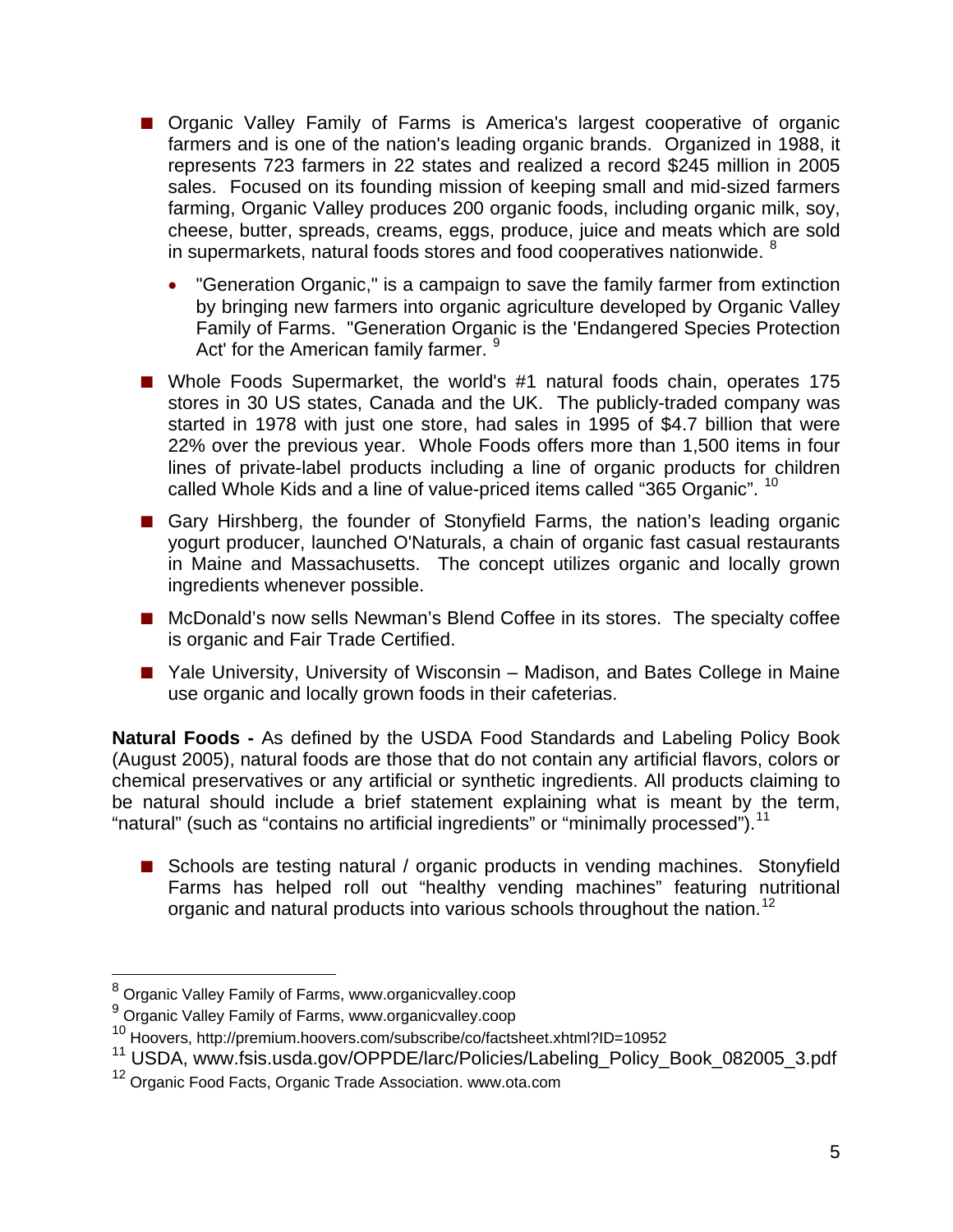**Functional Foods -** Functional foods (also called nutraceuticals or fortified foods) are foods, modified foods or food ingredients that provide structural, functional or health benefits, thus promoting optimal health, longevity and quality of life.<sup>[13](#page-7-0)</sup> Functional foods include conventional, natural or organic food products. Examples include sports drinks, teas, vitamin-laced snack food, energy bars, etc. The market for functional foods was approximately \$25.3 billion in 2003.<sup>[14](#page-7-1)</sup>

With health problems like diabetes, high blood pressure, arthritis and digestive disorders all on the rise, a growing number of food marketers is selling functional foods which promise a host of health benefits, from cholesterol reduction to immunity improvements to easing of intestinal problems. A study by Gerard Anderson, a professor of health policy and management at the Johns Hopkins University Bloomberg School of Public Health, found that 48% of all Americans in 2002 suffered from at least one chronic health condition, from hypertension to asthma to heart disease, up from 44.7% in 1996. According to a Brain Reserve survey in 2004, 65% of people said they were using diet to treat an illness, whether through a low-fat regimen, a diet of organic foods or a higher intake of certain kinds of foods.<sup>[15](#page-7-2)</sup>

Note that the FDA regulations require a rigorous approval process for health claims. Functional food marketers are skirting this process by talking about the body's normal, healthy structures and functions as opposed to references to specific disease.<sup>[16](#page-7-3)</sup>

- The Dannon Company is marketing a new fortified yogurt called Activia to speed up intestinal transit time. It will spend \$60 million in 2006 targeting the 70 million Americans who suffer from digestive problems. <sup>[17](#page-7-4)</sup>
- **PepsiCo will start selling a new version of its Tropicana orange juice containing** three grams of fiber. It will join several other Tropicana juices that are enhanced with various vitamins and minerals that profess to benefit the heart, the immune system and make children's bones strong.<sup>[18](#page-7-5)</sup>
- Whole Grains Driven by the USDA 2005 Dietary Guidelines calling for at least half the grains Americans consume to be whole grains (three one-ounce servings per day), lesser known grains are becoming popular like quinoa, bulgur, and brown rice.<sup>[19](#page-7-6)</sup>

 $\overline{a}$ 

<span id="page-7-1"></span><span id="page-7-0"></span><sup>&</sup>lt;sup>13</sup> USDA ARS Functional Foods: An Overview, by Pamela Keagy and Talwinder Kahlon, Jan 8 2003<br><sup>14</sup> USDA ARS Functional Foods: An Overview, by Pamela Keagy and Talwinder Kahlon, Jan 8 2003<br><sup>15</sup> Eating Your Wav to Health: Co

<span id="page-7-2"></span>Warner, New York Times 12/28/2005

<span id="page-7-3"></span><sup>&</sup>lt;sup>16</sup> Eating Your Way to Health; Companies are Marketing Fortified Foods the Drug-Wary" by Melanie Warner, New York Times 12/28/2005

<span id="page-7-4"></span><sup>&</sup>lt;sup>17</sup> Eating Your Way to Health; Companies are Marketing Fortified Foods the Drug-Wary" by Melanie Warner, New York Times 12/28/2005

<span id="page-7-5"></span><sup>18</sup> Eating Your Way to Health; Companies are Marketing Fortified Foods the Drug-Wary" by Melanie Warner, New York Times 12/28/2005

<span id="page-7-6"></span><sup>19</sup> *Express Grain – Fast ways to eat well when you want to cook healthy*, The Boston Globe, 1/4/06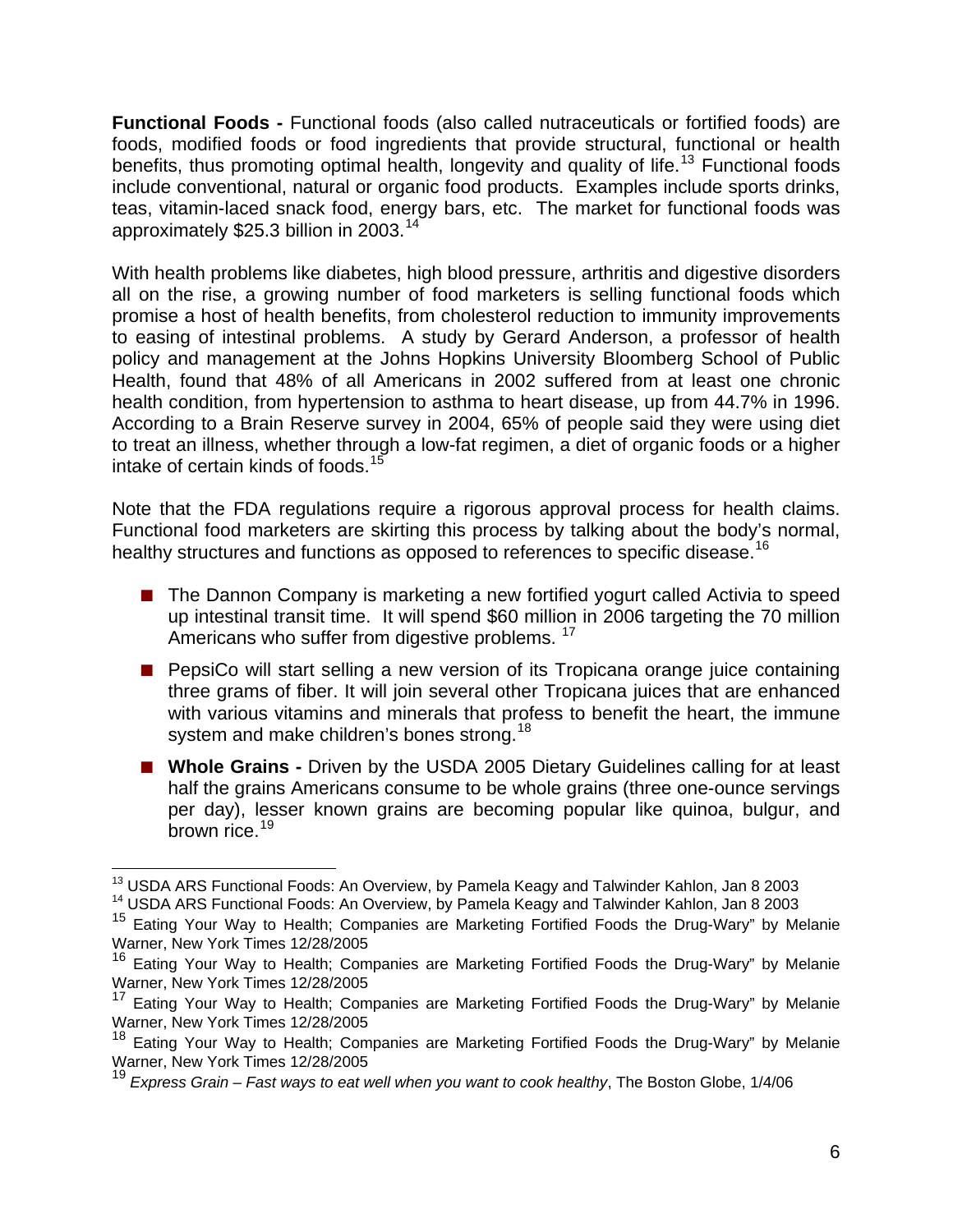**Allergen-free Foods -** Allergen-free foods are those produced to be free of one or more of the commonly known food allergens. Although an individual could be allergic to any food, such as fruits, vegetables, and meats, they are not as common as the following eight foods which account for 90% of all food-allergic reactions: milk, eggs, peanuts, tree nuts (walnuts, cashews, etc.), fish, shellfish, soy and wheat.<sup>[20](#page-8-0)</sup> Allergen-free foods are also produced for people with a condition called celiac sprue or celiac disease. Those with this condition cannot eat any wheat, rye, barely or oats because of a permanent adverse reaction to gluten, the protein found in these grains.

Scientists estimate that approximately 11 million Americans suffer from true food allergies.<sup>[21](#page-8-1)</sup> In addition, it is estimated that 1 in 133 or over 2 million people in the United States have celiac disease. <sup>[22](#page-8-2)</sup> At the present time, there is no cure for a food allergy or for celiac disease. Avoidance is the only way to prevent an allergic reaction or symptoms of celiac disease.<sup>[23](#page-8-3)</sup>

A new food labeling law now requires food manufacturers to disclose in plain language whether products contain any of the top eight food allergens. The *Food Allergen Labeling and Consumer Protection Act (FALCPA)*, which took effect January 1, 2006, mandates that foods containing milk, eggs, fish, crustacean shellfish, peanuts, tree nuts, wheat, and soy must declare the food in plain language on the ingredient list. $^{24}$  $^{24}$  $^{24}$ 

- Heartland Ingredients, LLC in Ubly, Minnesota produces gluten-free pasta and cereal made from bean flours especially for the gluten-free market. The beans are grown and processed by Mid-Western Dry Bean Producers, a farmer-owned organization.<sup>[25](#page-8-5)</sup>
- Vermont Nut Free Chocolates in Grand Isle, Vermont makes peanut-free and tree nut-free chocolate candy exclusively. The entire product line is safe for those with a peanut or tree nut allergy. $26$

**Medical Foods -** A medical food is one that is prescribed by a physician when a patient has special nutrient needs in order to manage a disease or health condition, and the patient is under the physician's ongoing care. The label must clearly state that the product is intended to be used to manage a specific medical disorder or condition. An example of a medical food is a food for use by persons with phenylketonuria, i.e., foods formulated to be free of the amino acid phenylalanine. Medical foods are not meant to

<sup>&</sup>lt;sup>20</sup> The Food Allergy & Anaphylaxis Network, <u>[www.foodallergy.org](http://www.foodallergy.org/)</u>

<span id="page-8-1"></span><span id="page-8-0"></span><sup>21</sup> The Food Allergy & Anaphylaxis Network, [www.foodallergy.org](http://www.foodallergy.org/)

<span id="page-8-2"></span><sup>&</sup>lt;sup>22</sup> Celiac Sprue Association, **www.csaceliacs.org** 

<span id="page-8-3"></span><sup>&</sup>lt;sup>23</sup> The Food Allergy & Anaphylaxis Network, **[www.foodallergy.org](http://www.foodallergy.org/)** 

<span id="page-8-4"></span><sup>&</sup>lt;sup>24</sup> The Food Allergy & Anaphylaxis Network, [www.foodallergy.org](http://www.foodallergy.org/)

<span id="page-8-5"></span><sup>&</sup>lt;sup>25</sup> Heartlands Finest, [www.heartlandingredients.com](http://www.heartlandingredients.com/)

<span id="page-8-6"></span><sup>26</sup> Vermont Nut Free Chocolates, www.vermontnutfree.com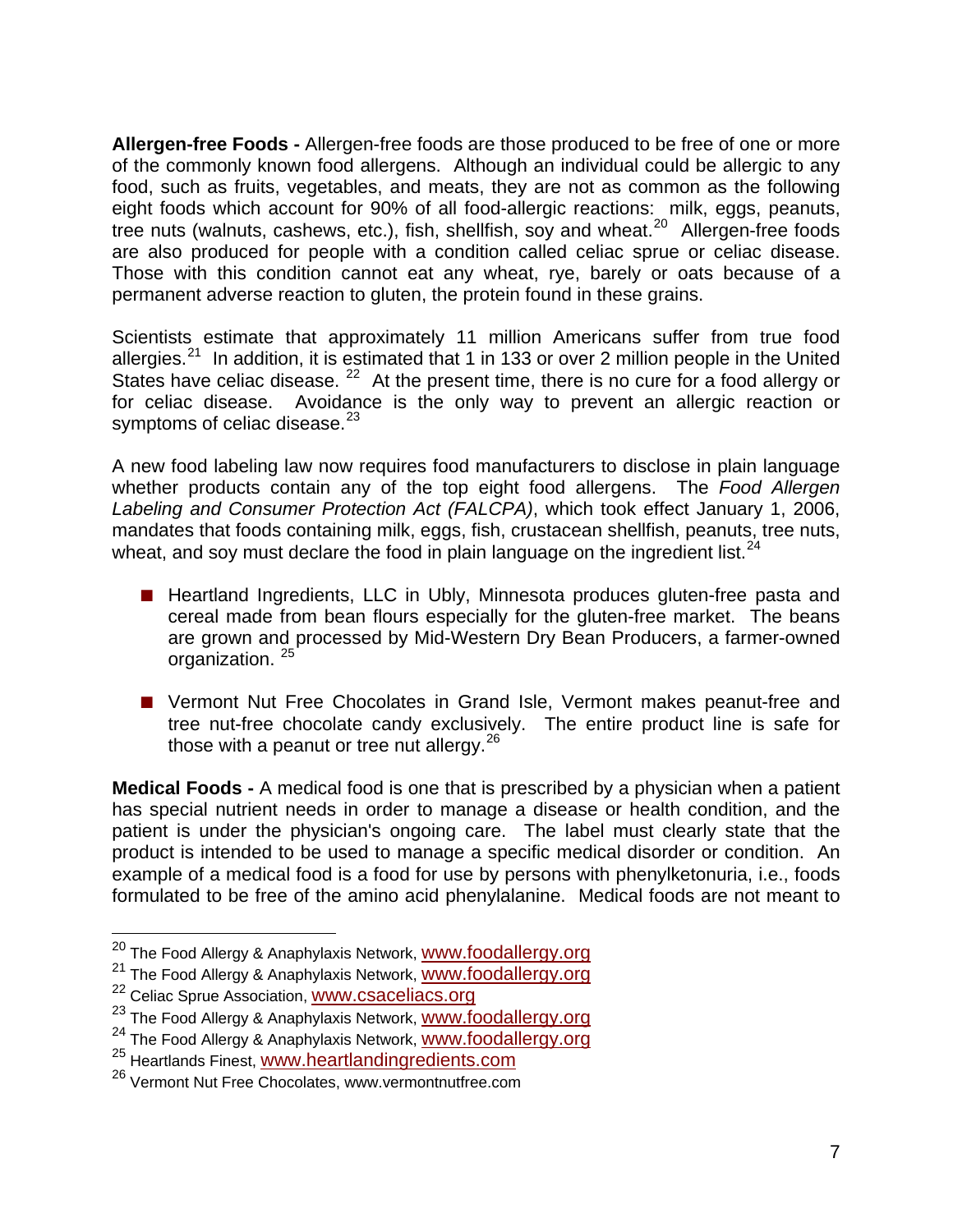be used by the general public and may not be available in stores or supermarkets. Medical foods are not those foods included within a healthy diet intended to decrease the risk of disease such as reduced-fat foods or low-sodium foods, nor are they weight  $loss$  products.  $27$ 

## **Indulgence**

Several products in this category are produced in a way that supports the local, small to medium-sized farmers, promotes eco-friendly farming processes and or supports world causes including locally grown crops including those grown on Community Supported Agricultural Farms, Heritage and Heirloom crops and Sustainable foods. Organic foods and Artisan foods also fall into this area, but are addressed in other category discussions because of their healthy attributes. Also included in the indulgence category are those products that appeal to the consumer's desire for the new and unique, or the food experience such as artisan foods, the slow food movement, gourmet, specialty, ethnic and extreme cuisine.

**Locally Grown Foods –** Locally grown foods support the local farmers and keep local food dollars circulating in the community. In addition to getting fresher products, many local farmers can offer varieties bred for taste instead of their ability to withstand shipping and withstand a long shelf life. In contrast, most US grown produce is picked four to seven days before being placed on domestic supermarket shelves, and is shipped for an average of 1,500 miles before being sold. Those distances are substantially longer when we take into consideration produce imported from Mexico, Asia, Canada, South America, and other places. <sup>[28](#page-9-1)</sup>

■ **Farmers Markets** – Direct marketing of farm products through farmers markets continues to be an important sales outlet for agricultural producers nationwide looking to sell their products locally. Farmers markets, now an integral part in the urban / farm linkage, have continued to rise in popularity, mostly due to the growing consumer interest in obtaining fresh products directly from the farm. The number of farmers markets in the United States has grown dramatically, increasing 111% from 1994 to 2004. According to the 2004 National Farmers Market Directory, there are over 3,700 farmers markets operating in the United States.<sup>[29](#page-9-2)</sup>

**Community Supported Agricultural Products -** Community supported agriculture (CSA) has been gaining momentum since its introduction to the United States from Europe in the mid-1980s. The CSA concept originated in the 1960s in Switzerland and

<span id="page-9-0"></span> $27$  Food and Drug Administration, Center for Food Safety and Applied Nutrition, [www.cfsan.fda.gov/~dms/ds-medfd.html](http://www.cfsan.fda.gov/%7Edms/ds-medfd.html)

<span id="page-9-1"></span><sup>28</sup> LocalHarvest, www.localharvest.org

<span id="page-9-2"></span><sup>29</sup> LocalHarvest, www.localharvest.org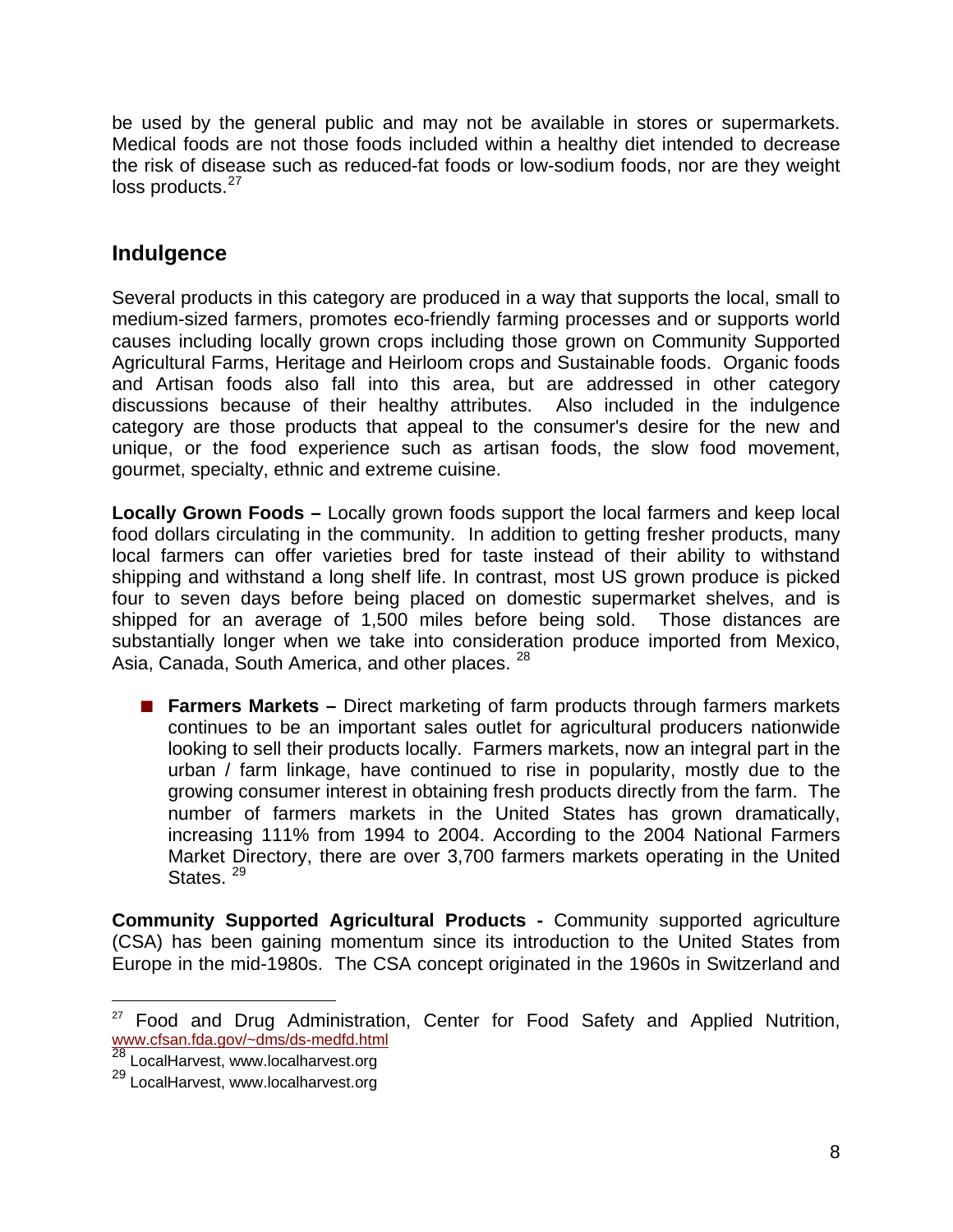Japan, where consumers interested in safe food and farmers seeking stable markets for their crops joined together in economic partnerships. In basic terms, CSA consists of a community of individuals who pledge support to a farm operation so that the farmland becomes, either legally or spiritually, the community's farm, with the growers and consumers providing mutual support and sharing the risks and benefits of food production. Typically, members or "share-holders" of the farm or garden pledge in advance to cover the anticipated costs of the farm operation and farmer's salary. In return, they receive shares in the farm's bounty throughout the growing season, as well as satisfaction gained from reconnecting to the land and participating directly in food production. Members also share in the risks of farming, including poor harvests due to unfavorable weather or pests. By direct sales to community members, who have provided the farmer with working capital in advance, growers receive better prices for their crops, gain some financial security, and are relieved of much of the burden of marketing.

Most CSAs offer a diversity of vegetables, fruits, and herbs in season; some provide a full array of farm produce including shares in eggs, meat, milk, baked goods, and even firewood. Some farms offer a single commodity, or team up with others so that members receive goods on a more nearly year-round basis. Some are dedicated to serving particular community needs, such as helping to enfranchise homeless persons. Each CSA is structured to meet the needs of the participants, so many variations exist, including the level of financial commitment and active participation by the shareholders, financing, land ownership and legal form of the farm operation, and details of payment plans and food distribution systems. <sup>[31](#page-10-1)</sup>

According to the USDA's Sustainable Agriculture Research and Education Program (SARE) database, there are approximately 1,153 CSA farms in the US. New York has the largest number of CSA farms (106) followed by California (81), Pennsylvania (70), Wisconsin (70) and Washington  $(64)$ .<sup>[32](#page-10-2)</sup>

For community members, participating in a CSA allows them to enjoy "fresh from the farm" produce throughout most of the year. In addition, they gain satisfaction from reconnecting to the land and by participating directly in food production. But, members also share the risk of farming, including poor harvests due to unfavorable weather or pests. The benefits for the farmers are that they receive working capital in advance from the shares sold, they gain some financial security, receive better prices for their crops and they need to do less marketing of their products. [33](#page-10-3)

<span id="page-10-0"></span><sup>30</sup> *Community Supported Agriculture (CSA): An Annotated Bibliography and Resource Guide, Suzanne DeMuth, September 1993,* <http://www.nal.usda.gov/afsic/csa/csadef.htm>

<span id="page-10-1"></span><sup>31</sup> *Community Supported Agriculture (CSA): An Annotated Bibliography and Resource Guide, Suzanne DeMuth, September 1993,* <http://www.nal.usda.gov/afsic/csa/csadef.htm>

<span id="page-10-2"></span><sup>32</sup> USDA., <http://wsare.usu.edu/pub/index.cfm?sub=csa>

<span id="page-10-3"></span><sup>33</sup> *Community Supported Agriculture (CSA): An Annotated Bibliography and Resource Guide, Suzanne DeMuth, September 1993,* <http://www.nal.usda.gov/afsic/csa/csadef.htm>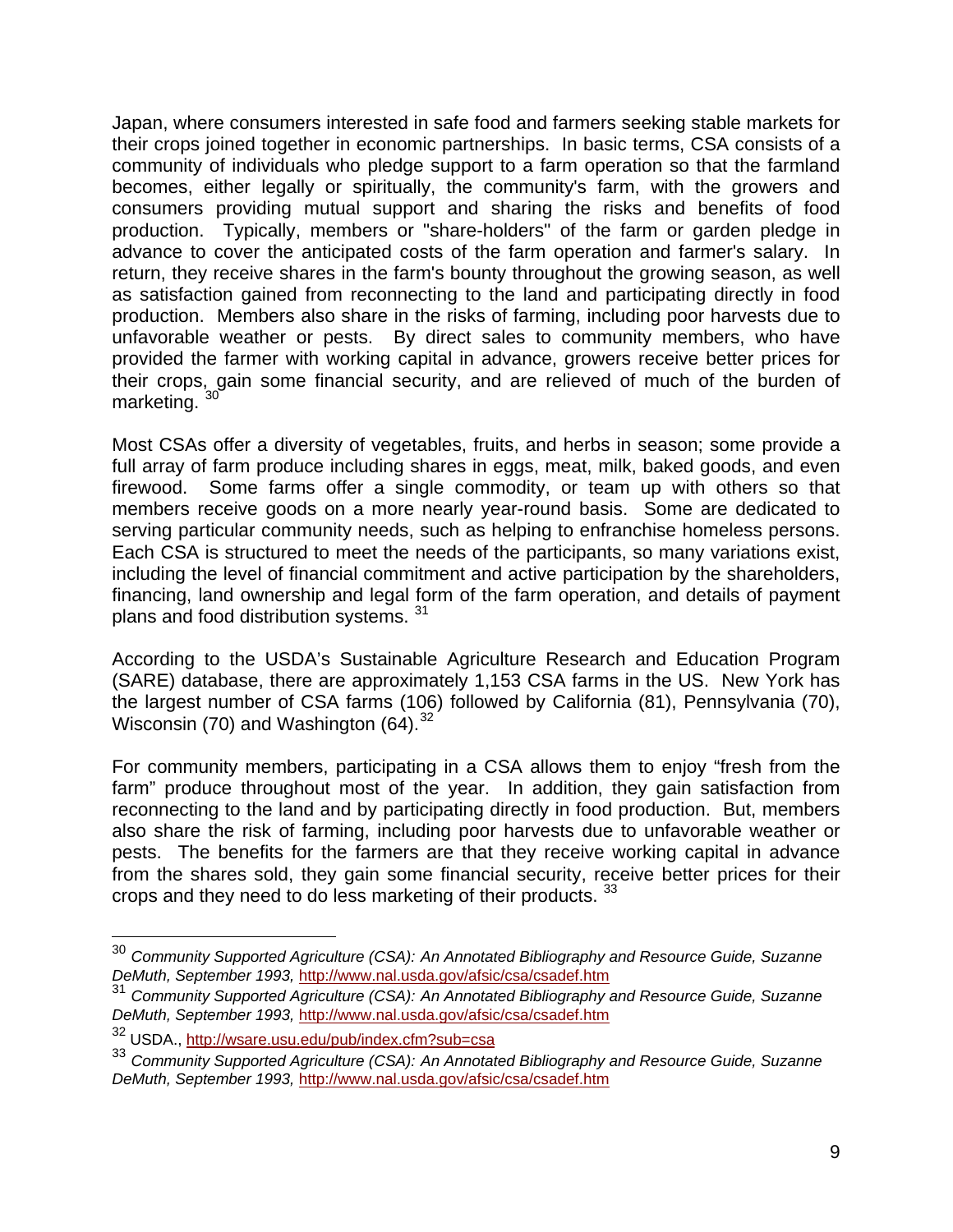According to the survey, *CSA Across the Nation: Findings from the 1999 CSA Survey,*  the median gross CSA enterprise annual income is  $$15,000.<sup>34</sup>$  $$15,000.<sup>34</sup>$  $$15,000.<sup>34</sup>$  Therefore, THG's estimation of the total size of CSA farms in the US is \$17.3 million (\$15,000 avg. income \* 1153 farms).

■ Brookfield Farm, located in Amherst, MA is a CSA farm. In exchange for one share (which costs \$400), the consumer receives an average of 14 lbs. of produce each week from June through November (sufficient produce for 2 adults). In addition, the purchase of the shares includes a variety of pick-yourown vegetables, herbs, berries and flowers; the opportunity to purchase bulk produce at wholesale prices for canning and freezing; the opportunity to purchase Brookfield Farm raised beef and pork; a weekly newsletter during harvest season with recipes, farm news, etc.; access to Brookfield Farm's 50 acres of land for recreational use; and the opportunity to participate in educational programs and seasonal festivals.<sup>[35](#page-11-1)</sup>

**Heirloom Crops -** Heirloom vegetables are vintage varieties which have been preserved by passing seed down from generation to generation. These varieties are generally fifty to one hundred years old, although many are much older. According to Seeds of Diversity, 75% of the 100,000 vegetable and fruit varieties in North America today are endangered.<sup>[36](#page-11-2)</sup> All heirlooms are open-pollinated (i.e., they pollinate naturally) and usually breed true-to-type. Unlike hybrids, which have been bred largely for uniformity in size, shape, and ripening, as well as for durability in shipping, heirlooms have often been selected for flavor and tenderness. The demand for heirloom vegetables is increasing, especially among consumers looking for unique flavors and freshness.<sup>[37](#page-11-3)</sup>

■ At Poverty Lane Orchards in Lebanon, NH, several heirloom varieties are grown including the Golden Russet (1700s), the Wickson (1800s), Hudson's Golden Gem (1930s) and the Esopus Spitzenberg (1700s).<sup>[38](#page-11-4)</sup>

**Sustainable Foods -** Sustainability rests on the principle that the needs of the present must be met without compromising the ability of future generations to meet their own needs. Sustainable agriculture integrates three main goals: environmental health, economic profitability, and social and economic equity. Therefore, *stewardship of both natural and human resources* is of prime importance. Stewardship of human resources

<span id="page-11-0"></span><sup>34</sup> <sup>34</sup> CSA Across the Nation: Findings from the 1999 CSA Survey, October, 2003 by the Center for Integrated Agricultural Systems(CIAS), College of Agricultural and Life Sciences, University of Wisconsin-Madison, www.cias.wisc.edu/pdf/csaacross.pdf

<span id="page-11-1"></span><sup>&</sup>lt;sup>35</sup> Brookfield Farm, [www.brookfieldfarm.org](http://www.brookfieldfarm.org/)

<sup>&</sup>lt;sup>36</sup> Heritage, **www.evergreen.ca** 

<span id="page-11-3"></span><span id="page-11-2"></span><sup>37</sup> *Heirloom Vegetables,* University of Kentucky College of Agriculture, Cooperative Extension Service, Issued 2005**,** <http://www.uky.edu/Ag/NewCrops/introsheets/heirloom.pdf>

<span id="page-11-4"></span><sup>&</sup>lt;sup>38</sup> Poverty Lane Orchards, wwwlpovertylaneorchards.com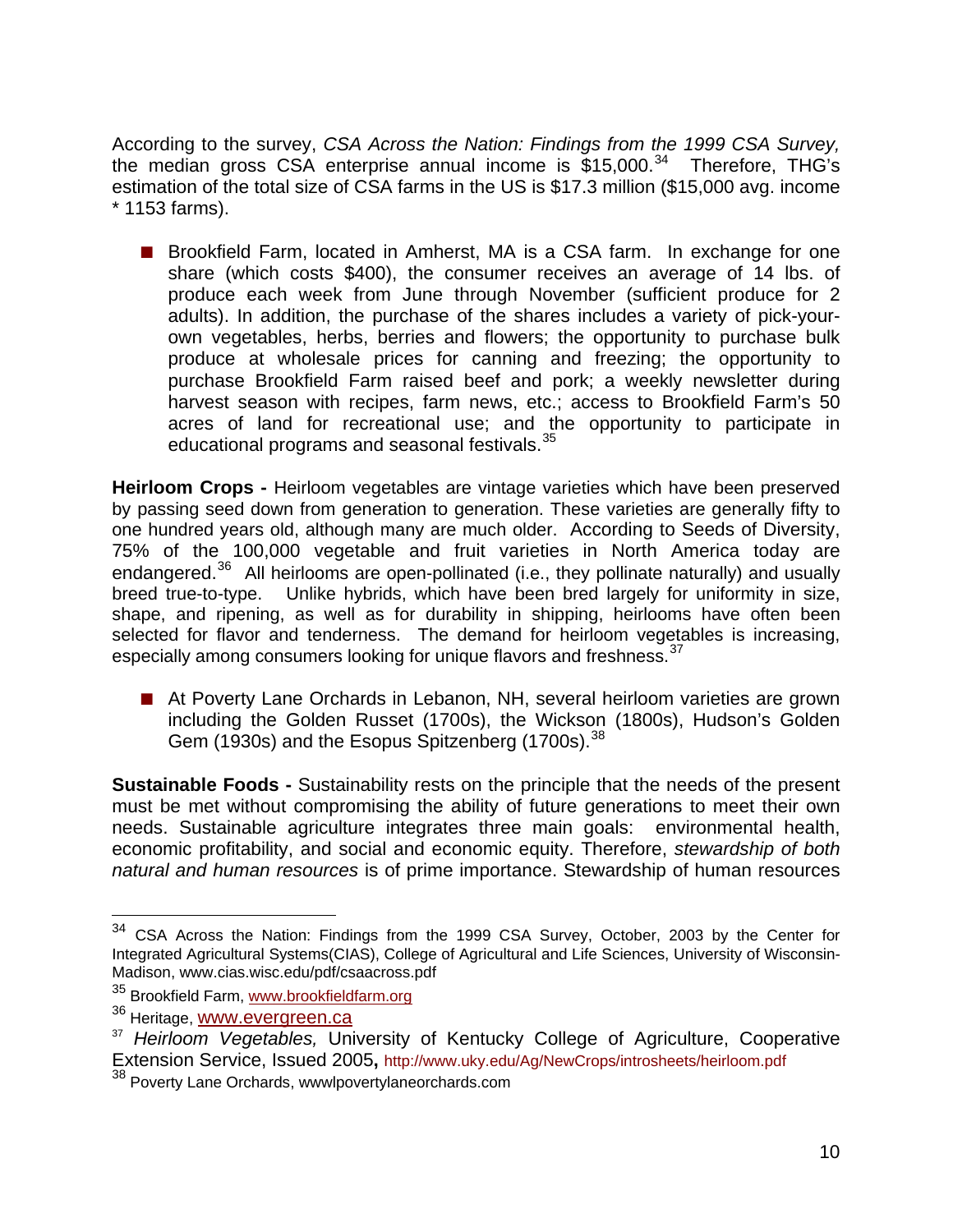includes consideration of social responsibilities such as working and living conditions of laborers, the needs of rural communities, and consumer health and safety, both in the present and the future. Stewardship of land and natural resources involves maintaining or enhancing this vital resource base for the long term.<sup>[39](#page-12-0)</sup>

- The Chefs Collaborative is a national network of more than 1,000 members of the food community who promote sustainable cuisine by celebrating the joys of local, seasonal, and artisan cooking. The Collaborative is a culinary organization that provides its members with tools for running economically healthy, sustainable food service businesses and making environmentally sound purchasing decisions. In addition to promoting exceptional taste and culinary technique, the Collaborative is dedicated to supporting local growers, artisan producers, all who work toward sustainable agriculture and aquaculture, humane animal husbandry, well-managed fisheries, and conservation practices that lessen our impact on the environment.<sup>[40](#page-12-1)</sup>
- Chef Peter Davis bases his restaurant, Henrietta's Table, at The Charles Hotel in Cambridge, Massachusetts, on "fresh from the farm and honest-to-goodness New England cooking." Davis is an avid conservationist, with close ties to New England's fishing and farming communities. He uses products grown using sustainable agriculture methods and native ingredients. He staunchly refuses to use ingredients that have been genetically modified or engineered, and he even creates collectible trading cards featuring his local suppliers of fresh produce, fish, and game to be given to diners at the end of their meal. $41$
- Whole Foods Market recently announced a landmark purchase of renewable energy credits. More than 458,000 megawatt-hours of energy credits from wind farms nationwide will offset 100% of the electricity used in all of the company's stores, facilities, bake houses, distribution centers, regional offices and national headquarters in the United States and Canada. This is the largest wind energy credit purchase in the history of the US and Canada and makes Whole Foods Market the only Fortune 500 Company purchasing wind energy credits to offset 100% of its electricity use. Energy credits were purchased through Renewable Choice Energy (Boulder, CO.)<sup>[42](#page-12-3)</sup>

<span id="page-12-0"></span><sup>&</sup>lt;sup>39</sup>University of California Sustainable Agriculture Research and Education Program, www.sarep.ucdavis.edu

<span id="page-12-1"></span><sup>40</sup> Chefs Collaborative, [www.chefscollaborative.org](http://www.chefscollaborative.org/)

<span id="page-12-2"></span><sup>&</sup>lt;sup>41</sup> Henrietta's Table, www.henriettastable.com

<span id="page-12-3"></span><sup>42</sup> NBJ (Nutrition Business Journal) News Update - January 12, 2006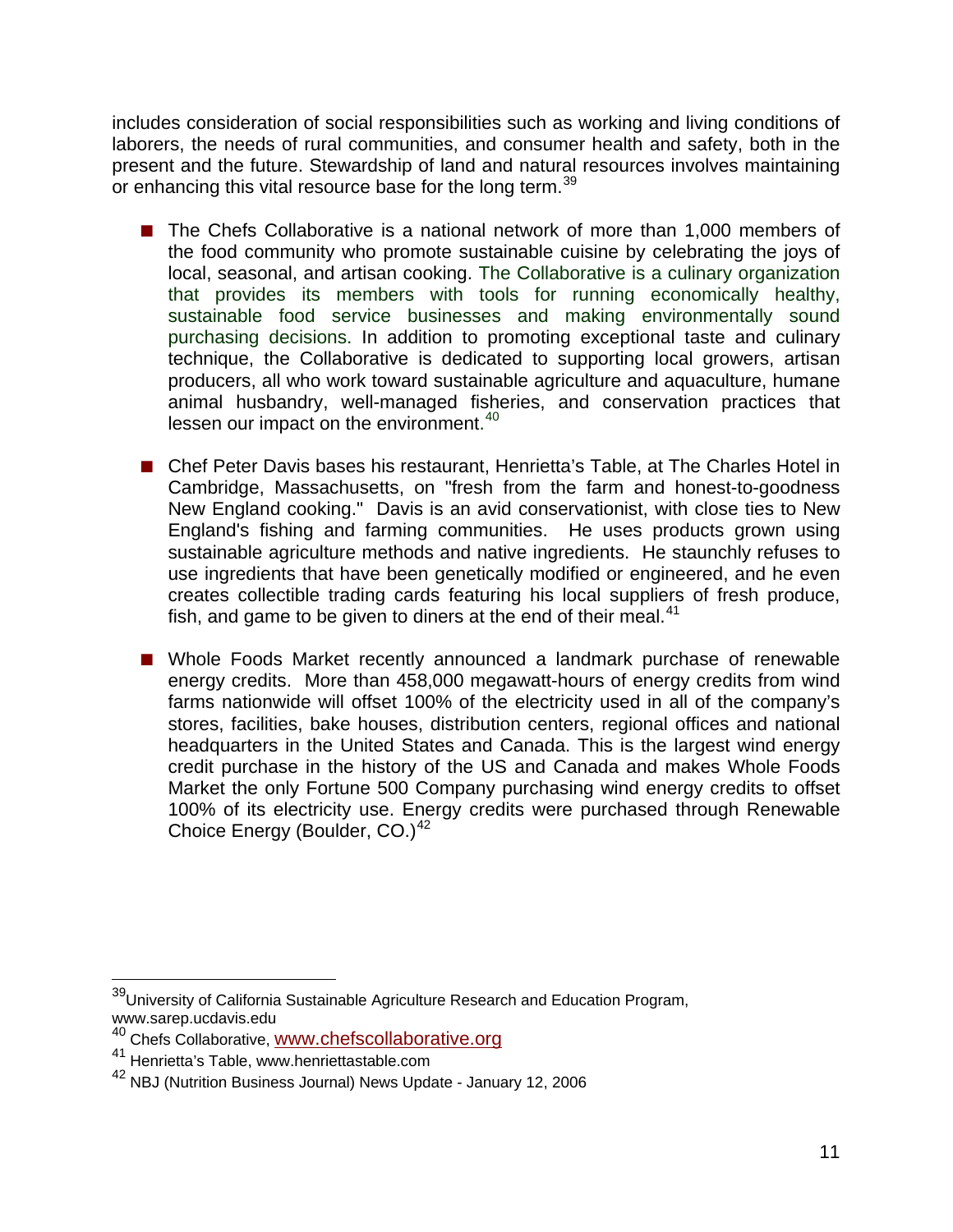**Slow Food -** Slow Food is an international movement started in Paris in 1989 whose aim is to protect the pleasure of the table from the homogenization of modern fast food and life. Through a variety of initiatives, it promotes gastronomic culture, develops taste education, conserves agricultural biodiversity and protects traditional foods at risk of extinction. The organization has  $80,000$  members in more than 100 countries.<sup>[43](#page-13-0)</sup>

Slow Food USA is a non-profit educational organization dedicated to supporting and celebrating the food traditions of North America. From the spice of Cajun cooking to the purity of the organic movement, from animal breeds and heirloom varieties of fruits and vegetables to handcrafted wine and beer, farmhouse cheeses and other artisan products, these foods are a part of the American cultural identity. They reflect generations of commitment to the land and devotion to the processes that yield the greatest achievements in taste. These foods and the communities that produce and depend on them are constantly at risk of succumbing to the effects of the fast life, which manifests itself through the industrialization and standardization of our food supply and degradation of our farmland. By reviving the pleasures of the table, and using our taste buds as our quides, Slow Food USA believes that our food heritage can be saved.<sup>[44](#page-13-1)</sup>

■ Inspired by Noah's Ark and its protection of animal species, Slow Food USA seeks to protect animal species through its Ark USA program. The program promotes and protects foods in danger of extinction, such as the Delaware Bay Oyster, the Bourbon Red turkey first bred in Tennessee, Aged Dry Jack Cheese, and naturally grown, hand parched wild rice from the lake regions of Minnesota and Wisconsin. Products such as these are economically and ecologically fragile, yet, at the same time, an important part of their local economies and culture. By increasing awareness of and demand for these high quality foods, Slow Food hopes to help make them remain viable products that will bring pleasure for generations to come.<sup>[45](#page-13-2)</sup>

**Gourmet Foods** / **Specialty Foods -** Gourmet or specialty foods are generally considered to be high quality foods that are perfectly prepared and artfully presented. They usually include exotic, rare or unique ingredients. Specialty products range from smoked salmon, caviar, herb-infused olive oils and imported cheeses to dessert sauces, unique desserts and candies. The top selling specialty foods include beverages, dairy products (excluding cheese), cheese, condiments, and nuts / seeds / trail mix.<sup>[46](#page-13-3)</sup>

<sup>&</sup>lt;sup>43</sup> Slow Food, www.slowfood.com

<span id="page-13-1"></span><span id="page-13-0"></span><sup>44</sup> Slow Food USA, [www.slowfoodusa.org](http://www.slowfoodusa.org/)

<span id="page-13-2"></span><sup>45</sup> Slow Food USA, [www.slowfoodusa.org](http://www.slowfoodusa.org/)

<span id="page-13-3"></span><sup>&</sup>lt;sup>46</sup> National Association of the Specialty Food Trade 2005 State of the Food Industry Report as quoted by Diane Haltaway, Rutgers University.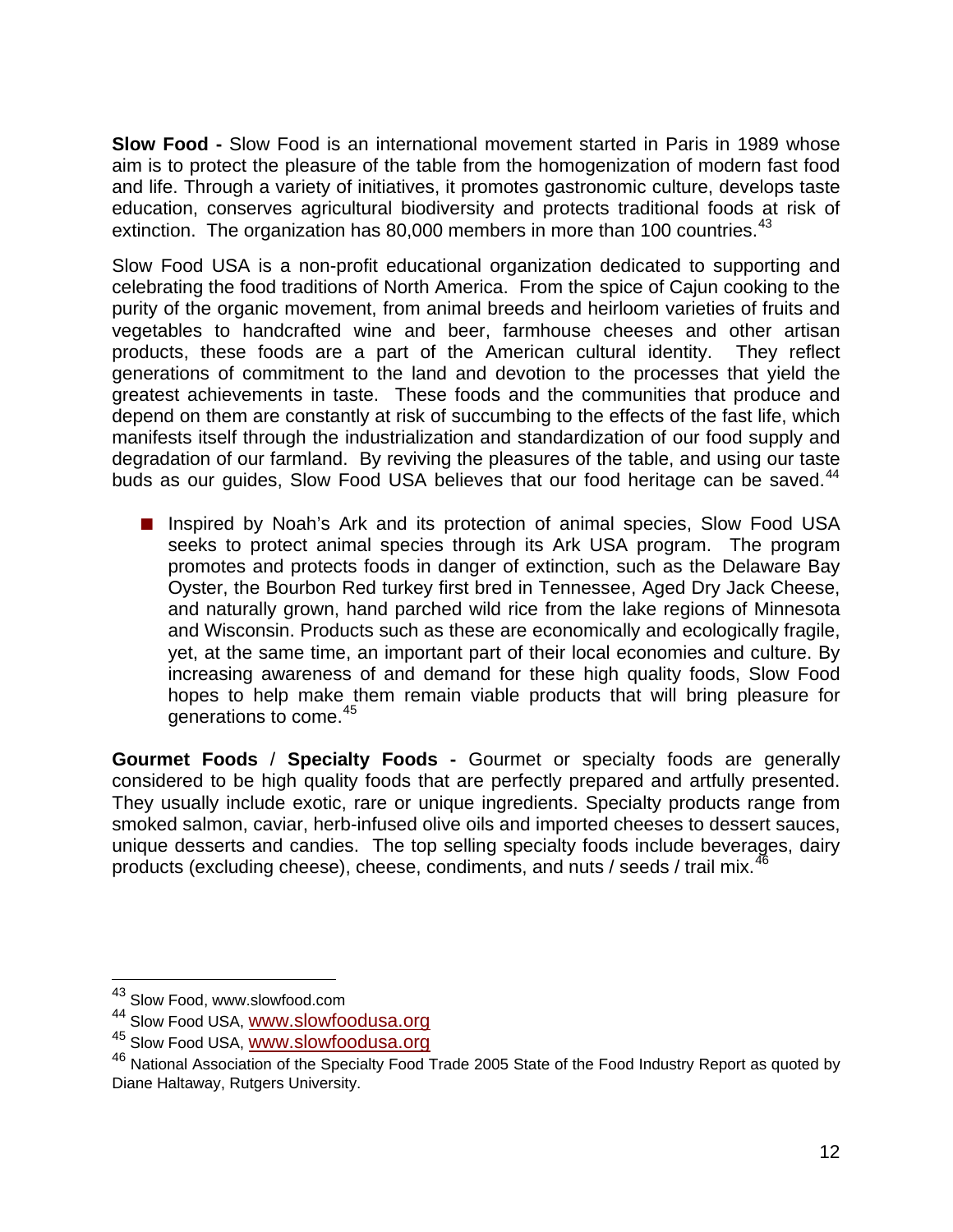| <b>Top Specialty Food</b><br><b>Categories</b>       | <b>Growth Rate</b><br>2002 to 2004 | <b>Growth Drivers</b>                                      |
|------------------------------------------------------|------------------------------------|------------------------------------------------------------|
| <b>Beverages</b><br>(excluding alcohol<br>and dairy) | 39%                                | Nutritional water and juice, iced tea and coffee<br>drinks |
| <b>Dairy products</b><br>(excluding cheese)          | 37%                                | Yogurts and yogurt drinks, flavored milk<br>products       |
| <b>Cheese</b>                                        | 29%                                | Artisan cheese                                             |
| <b>Condiments</b>                                    | 27%                                | Hot sauces, fruit sauces, salsa, cooking<br>sauces         |
| <b>Nut/Seed/Trail Mix</b>                            | 25%                                | "Grab and Go" product, ethnic influences                   |

■ Family-owned Kozlowski Farms in Sonoma County, CA manufactures a unique line of specialty foods including pure old-fashioned jam, preserves and jelly, 100% fruit sweetened spread, 100% fruit sweetened chutney, fruit butter, marmalade, mustard, salsa, berry vinegar, salad dressings, California style barbecue (BBQ) or steak sauce, chocolate fudge sauce, roasted chipotle grilling / dipping sauce / marinade and basil & garlic Bruschetta. Products can be purchased on-line, through the mail order catalog, at the farm retail shop or at other various retail outlets. $47$ 

**Artisan Foods -** Artisan foods are high quality, hand crafted food products usually made in small batches. The artisans' focus is on their craft and commitment to quality. They are dedicated to their work and to the care of their animals and the land. Examples include cheeses, breads, jams, sauces, natural and organic meat, heirloom vegetables and handmade chocolate. [48](#page-14-1)

 L.A. Burdick Chocolates are handmade and made entirely without the use of molds by artisan, Larry Burdick. All ingredients are natural and unlike many commercially produced chocolates, no preservatives are used. The result is chocolate that has a texture like satin that melts in your mouth and reveals complex flavors of rich dark cocoa with a fragrant vanilla finish. L.A. Burdick uses only natural fruits and herbs (no extracts or concentrates) to create unique and unusual flavors in each carefully crafted piece. No two batches are exactly alike. $49$ 

<span id="page-14-0"></span><sup>&</sup>lt;sup>47</sup> Kozlowki Farms, https://secure.kozlowskifarms.com

<span id="page-14-1"></span><sup>&</sup>lt;sup>48</sup> Artisan-Made Northeast, [www.artisanmade-ne.com](http://www.artisanmade-ne.com/)

<span id="page-14-2"></span><sup>49</sup> Artisan-Made Northeast, [www.artisanmade-ne.com](http://www.artisanmade-ne.com/)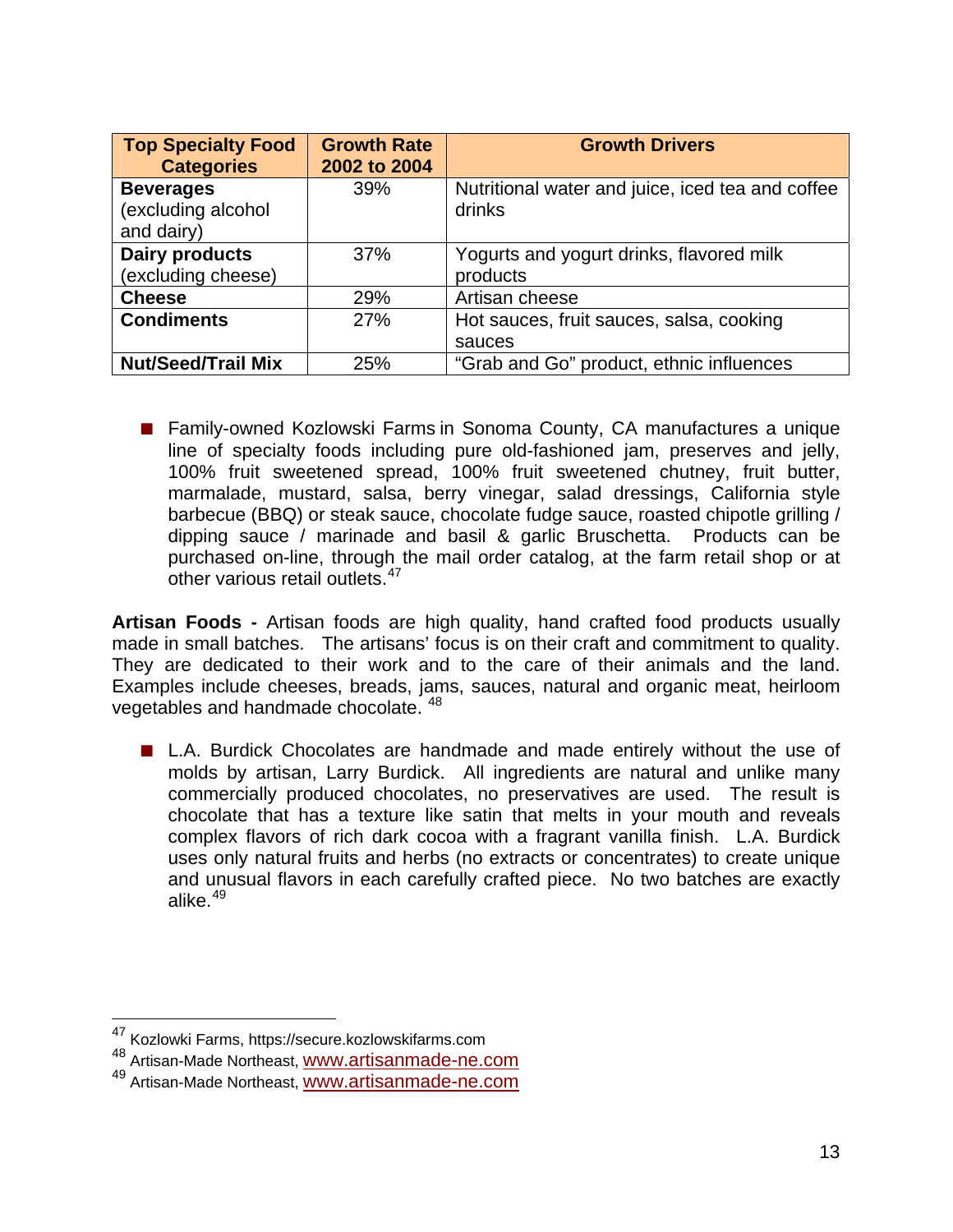- Valley View Farm in Topsfield, MA produces 6,000 pounds of handmade goat cheese annually from the milk from its 20 goats. The cheese is featured in several upscale restaurants in Boston. Valley View Farm is one of 350 goat farms nationwide.<sup>[50](#page-15-0)</sup>
- At Pastoral specialty store in Chicago, all of the products sold are artisan. The store stocks over one hundred different types of cheese and fifty wines. A chalkboard within the 45 square foot store advertises the different classes of cheese and wine. $51$

**Specialty Meat** – Kangaroo, elk, buffalo, alligator, wagyu, and organic free-range beef are growing in popularity around the states.

- The Golden Gate Meat Company, located in San Francisco's Ferry Building Marketplace, sells artisanal cheese, organic vegetables, specialty meat and more. They offer more than 1,000 products to choose from including natural and organic beef, pork and natural pork, lamb, veal, smoked meats, wild game, poultry, sausages an luncheon meats.<sup>[52](#page-15-2)</sup>
- Niman Ranch encompasses a collaborative network of more than five hundred family farms and ranches. The company offerings include fresh beef, pork, lamb, and a variety of specialty meats. Niman Ranch products can be found at hundreds of restaurants and retail locations nationwide.<sup>[53](#page-15-3)</sup>
- Kobe beef, from an ancient stock of cattle called "kuroge Wagyu" is considered to be the most exclusive in the world. Today, they are raised on only 262 small farms. Following the belief that relaxed, happy cows make for delicious tender meat, each animal is kept on a very strict diet, brushed with sake (some producers believe that softness of the skin is related to meat quality), and given  $massa$ ges.  $54$

**Extreme Cuisine –** Believed to be pioneered by Ferran Adria, a Spanish chef whose restaurant El Bull has become a destination for foodies all over the world, Extreme Cuisine is a multi-sensory dining experience where taste, texture and technique are pushed to their limits. The art of dining is taken to a whole new level.<sup>[55](#page-15-5)</sup>

<sup>50</sup> *Got Goat?,*The Eagle Tribune, January 4, 2006

<span id="page-15-1"></span><span id="page-15-0"></span><sup>51</sup> *Artisanal Cheese*, featured topic in Eat This with Dave Lieberman on The Food Network website– Episode 10. www.foodnetwork.com/food/show\_et

<span id="page-15-2"></span>Specialty Meat, featured topic in Eat This with Dave Lieberman on The Food Network website – Episode 13. www.foodnetwork.com/food/show\_et

<span id="page-15-3"></span>Specialty Meat, featured topic in Eat This with Dave Lieberman on The Food Network website -Episode 13. www.foodnetwork.com/food/show\_et

<span id="page-15-4"></span>Specialty Meat, featured topic in Eat This with Dave Lieberman on The Food Network website – Episode 13. www.foodnetwork.com/food/show\_et

<span id="page-15-5"></span><sup>55</sup> *Extreme Cuisine*, featured topic in Eat This with Dave Lieberman on The Food Network website – Episode 2. www.foodnetwork.com/food/show\_et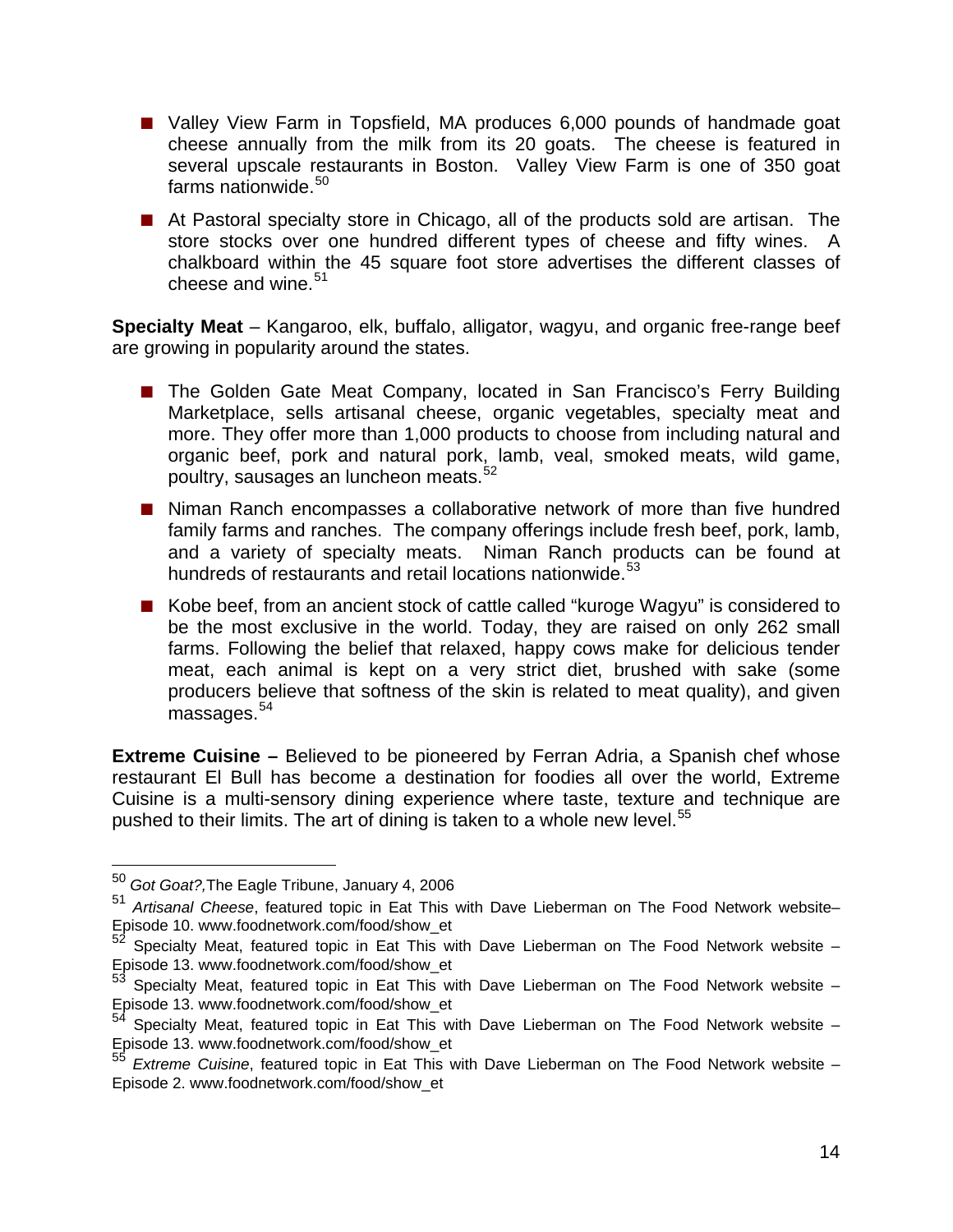- A meal at El Bulli in Girona, Spain consists of 25 to 30 small "courses," many of which involve just a single bite and have included foam of smoke, carrot air and charcoal oil.<sup>[56](#page-16-0)</sup>
- At Moto in Chicago, guests enjoy a multi-sensory experience by selecting a 5, 10 or 18-course menu from a parmesan flavored edible paper menu laid on top of a mixture of crème fraiche and yogurt. Once they've finished with the menu, they stir it, puffed rice, freeze dried shallots, and micro greens into the yogurt-crème fraiche mixture to create a creamy yet crunch risotto.<sup>[57](#page-16-1)</sup>

## **Ethnicity**

 $\overline{a}$ 

Ethnic food sales are rising 5% a year in the US driven by the growing ethnic population in the US and the mainstream consumer's demand for bolder tastes and desire to experiment with new cuisines.<sup>[58](#page-16-2)</sup>

Ethnic options are becoming more regionalized and now sub-segments exist. Nuevo Latino cuisine, for example, encompasses foods from Latin America, the Caribbean and Mexico. For Asian options, consumers now dine at Chinese, Vietnamese, Korean, Japanese or Thai restaurants.

| Have Sampled This Cuisine in Last 12 Months in Foodservice<br>(% Of Total U.S. Population) |            |  |
|--------------------------------------------------------------------------------------------|------------|--|
| <b>Chinese, Italian, Mexican</b>                                                           | <b>75%</b> |  |
| Japanese, Cajun/Creole, Tex-Mex, Greek, Thai                                               | 28%        |  |
| Latin, Caribbean, Indian, Vietnamese, Korean<br>12%                                        |            |  |

*Source: Reed Research Group – Tastes of America, 2004*

- Kettle Foods, Inc. recently launched Spicy Thai flavored potato chips.
- **Emilios Topas restaurants at various locations in the Chicago area serve** authentic European Spanish Tapas. <sup>[59](#page-16-3)</sup>

<span id="page-16-0"></span><sup>56</sup> *Extreme Cuisine*, featured topic in Eat This with Dave Lieberman on The Food Network website – Episode 2. www.foodnetwork.com/food/show\_et

<span id="page-16-1"></span><sup>57</sup> *Extreme Cuisine*, featured topic in Eat This with Dave Lieberman on The Food Network website – Episode 2. www.foodnetwork.com/food/show\_et

<span id="page-16-2"></span><sup>58</sup> Insights Into Tomorrow's Ethnic Food & Drink Consumers Report by DataMonitor, Aug 2005

<span id="page-16-3"></span><sup>59</sup> Emilios Topas, www.emiliostapas.com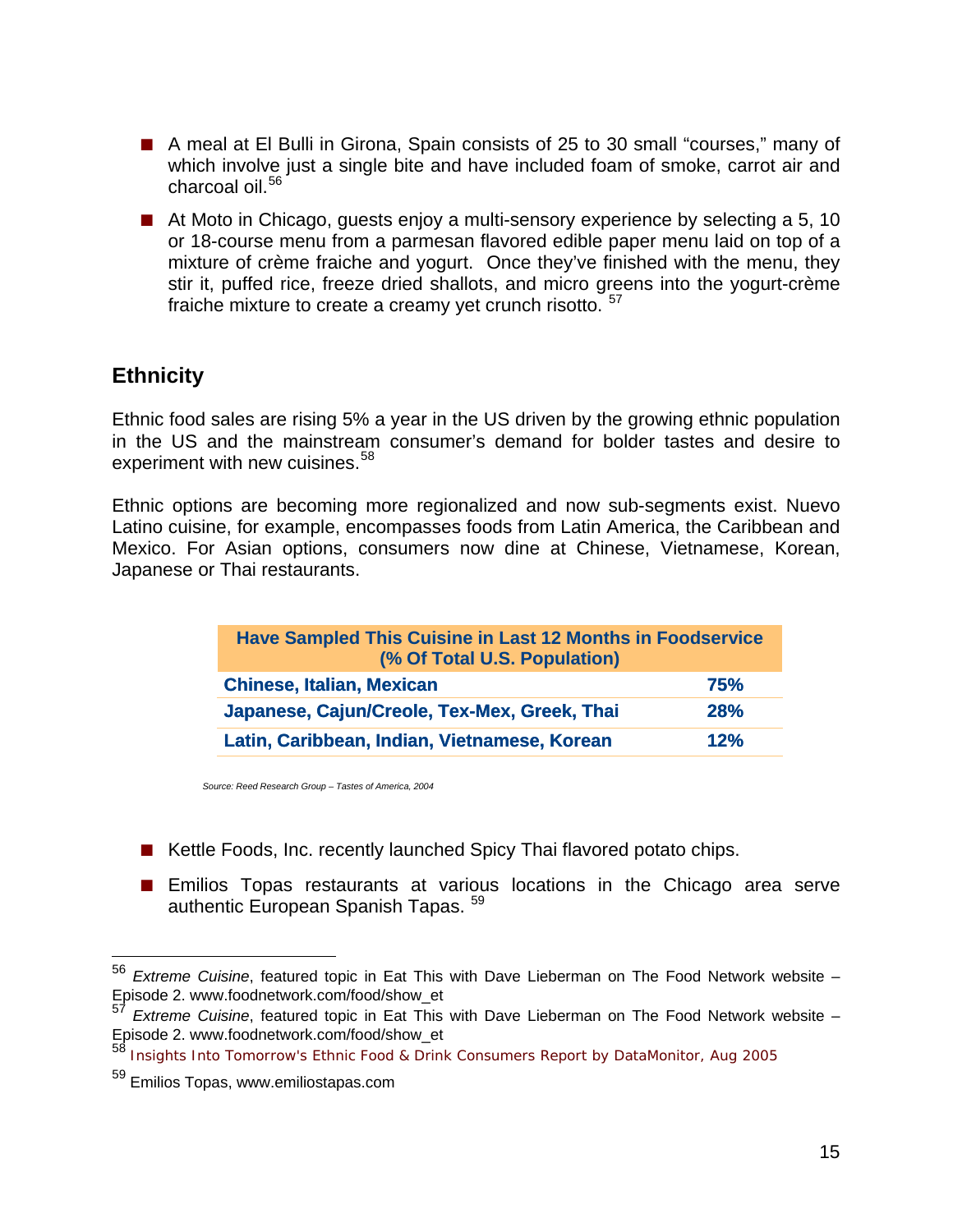■ Carnivale Restaurant in Chicago serves "Latin soul food," a mix of Caribbean and Central-American cuisine. The menu features Guatemalan chicken, Fluke ceviche, and mango upside-down cake.<sup>[60](#page-17-0)</sup>

## **Value**

Value foods are generally not considered trend leaders. Rather, after a new trend becomes mainstream, value products are produced. One example is the introduction of private label products after the successful launch of a brand name equivalent. The ability to achieve value pricing at the consumer level is driven by processors' or manufacturers' economies of scale.

■ In 2005, Stop and Shop Supermarkets, a 360 store conventional chain in New England, began selling their own private label line of organic and natural products called "Nature's Promise". The products are value priced. [61](#page-17-1)

## **Convenience**

Americans' busy lifestyles are driving the demand for convenience foods. Convenience foods include prepared foods to eat "on the run" or eat at home, hand-held foods that enable the buyer to do something else while eating, partially or fully-prepared foods that reduce / eliminate preparation time (sixty-second rice or fresh-cut salads), foods in packaging that makes consumption easier (Dannon's Gogurt yogurt), and bundled products to make food preparation easier (Lunchables and Hamburger Helper).

- Dole Food Company sells a wide variety of pre-washed and pre-cut fruit and vegetables for a ready-to-eat snack or for quick meal preparation.<sup>[62](#page-17-2)</sup>
- Ready Pac® Produce sells complete salads, featuring premium salads with salad dressing and condiments in one package.<sup>[63](#page-17-3)</sup>
- Wolfgang Puck's self-heating gourmet lattes are now available at retail stores. When the 10-ounce cans are opened, calcium oxide (quicklime) and water mix together inside the can to heat the coffee to 145 degrees in six minutes. The latte stays hot for 30 minutes. [64](#page-17-4)

<span id="page-17-0"></span> $60$  Recently Review Restaurants by Phil Vettel, Chicago Tribune restaurant critic.www.chicagotribune.com/entertaining/dining

<span id="page-17-1"></span> $61$  www.stopandshop.com

<span id="page-17-2"></span><sup>62</sup> Dole Food Company, www.dole.com

<span id="page-17-3"></span><sup>63</sup> Ready Pac Produce, Inc., www.readypac.com

<span id="page-17-4"></span><sup>64</sup> *Single-serving coffee can heats itself*, USA Today, 1/19/04, www.usatoday.com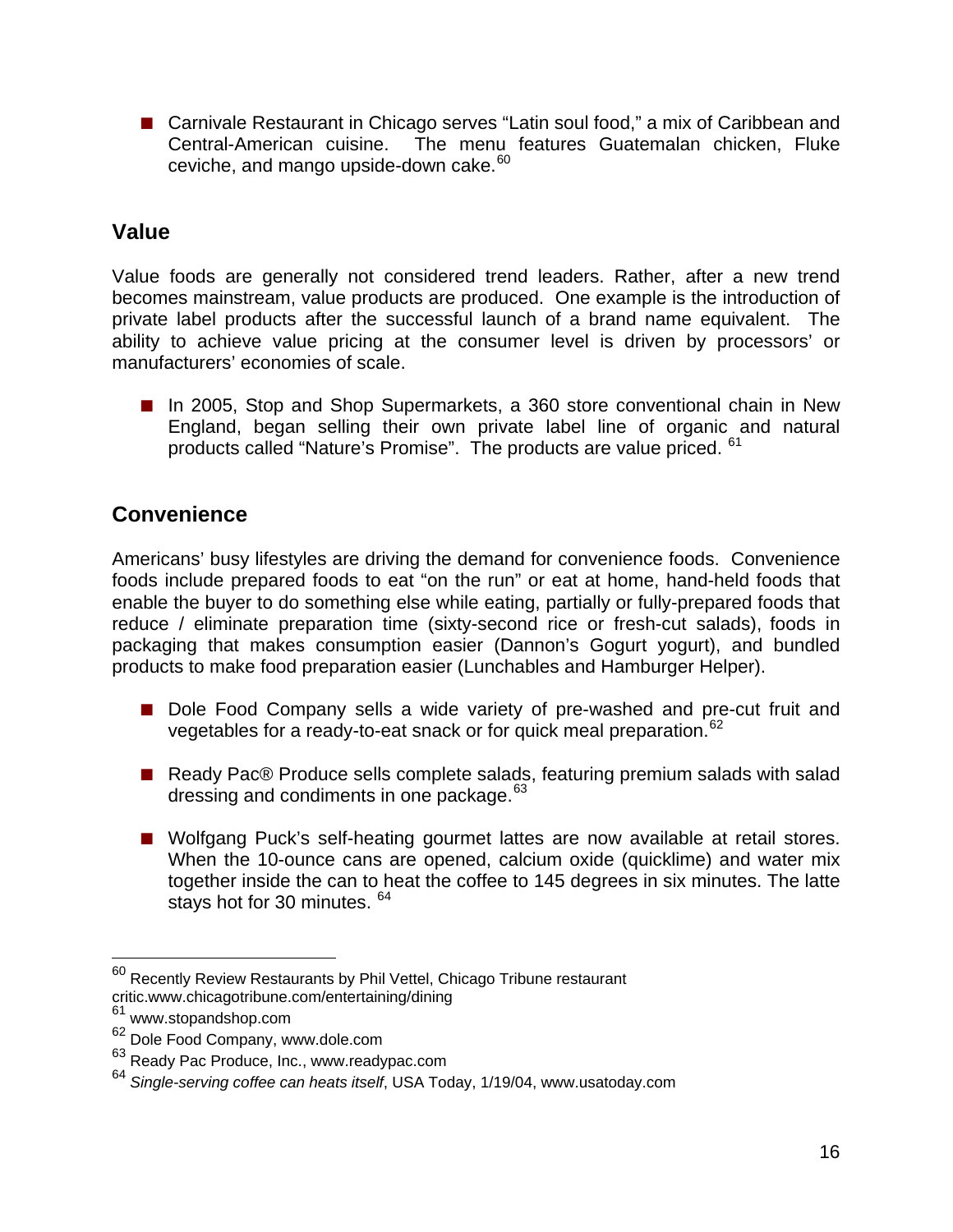### **DRIVING FORCES**

Changes in consumer food spending and eating patterns are driven by:

- **Population shifts**
- Changes in income and spending
- **Ethnicity**
- Consumer behavior

**Population** – From 1990 to 2000, the population grew by 33 million people, an increase of 13% (the largest increase in the consumer market since the Baby Boom, which occurred between 1950 and 1960). The population is expected to grow by another 27 million people (10%) by 2010, and 90% of that growth will be generated within the 45+ age group (the baby boomers and older adults).<sup>[65](#page-18-0)</sup>



- The growing population of aging but affluent baby boomers will shift eating habits driven by entering retirement and empty nests.
	- Increased demand for healthy foods
	- Shift in the away-from-home food preferences from Quick Service restaurants (QSR) to Full Service restaurants (FSR)
	- Rediscover kitchen for meal assembly

<span id="page-18-0"></span><sup>&</sup>lt;sup>65</sup> US Census Bureau, American Demographics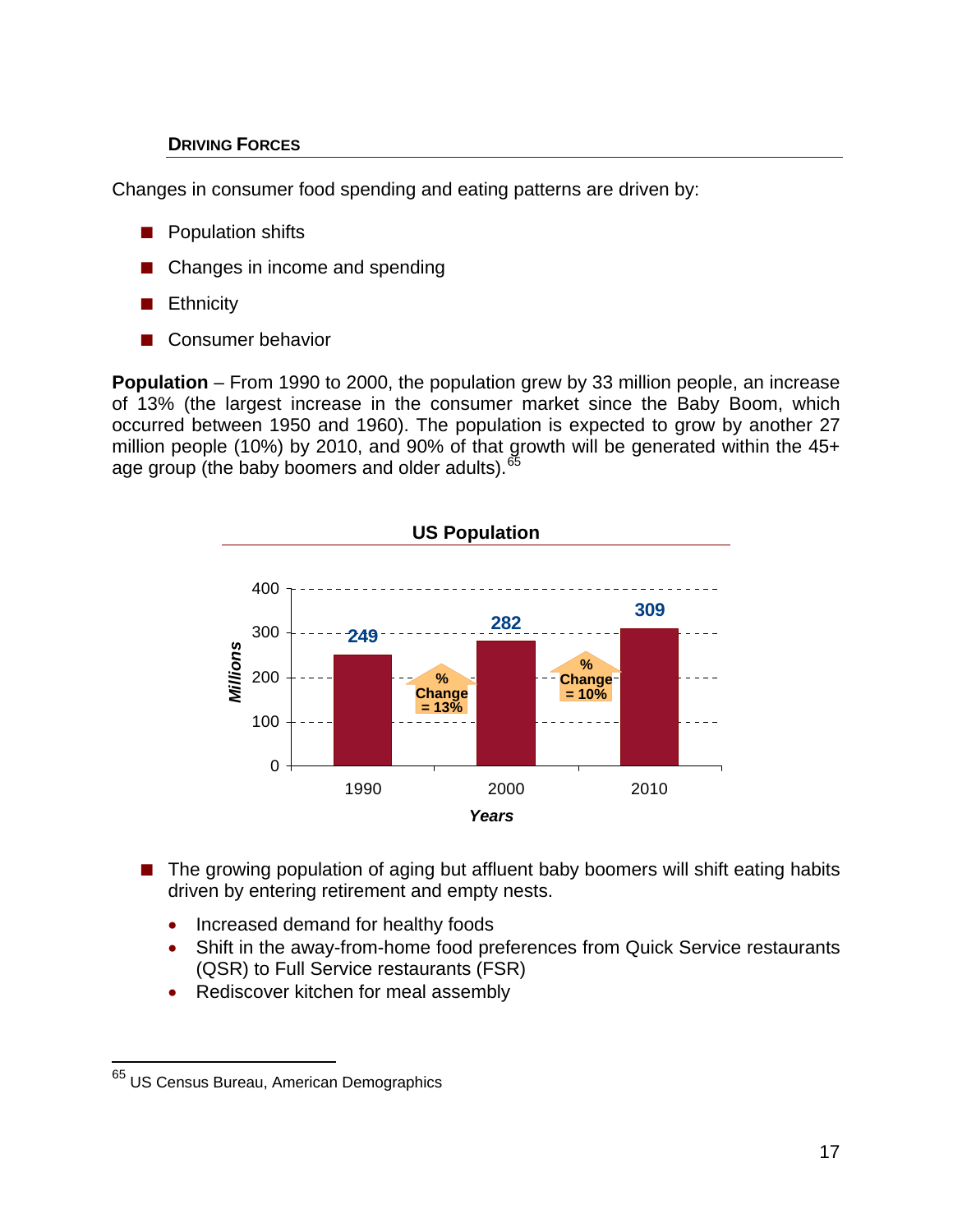**Income and Spending –** US Food costs as a percentage of disposable income have declined steadily to 9.5% in 2004 from a high of  $25%$  in the 1930s.  $66$ 



Consumers with higher incomes spend more of their incomes on food. Consumers with an annual income of \$20,000 spend about 6% of their income for food, while consumers with an income of \$70,000 spend about 8%. Also, the most affluent consumers spend about 50% of food expenditures in restaurants *versus* only 34% for consumers with  $$20,000$  annual incomes.  $^{67}$  $^{67}$  $^{67}$ 

**Ethnicity –** Whites dominate the US profile, but growth is coming from minority groups. Over 13% of the population identify themselves as Hispanic (can be of any race) rivaling the black population for the status of largest minority group. This trend in US demographics will continue to drive ethnic food trends through 2010.

**Consumer Behavior –** Busy lifestyles, working women, smaller and more diverse households will continue to drive food behaviors. Food preferences typically reflect the lifestyles of different age groups.

<span id="page-19-0"></span><sup>&</sup>lt;sup>66</sup> USDA Economic Research Service,

www.ers.usda.gov/briefings/cpifoodandexpenditures/data/table7.htm

<span id="page-19-1"></span><sup>67</sup> US Department of Labor, Bureau of Labor Statistics, 2003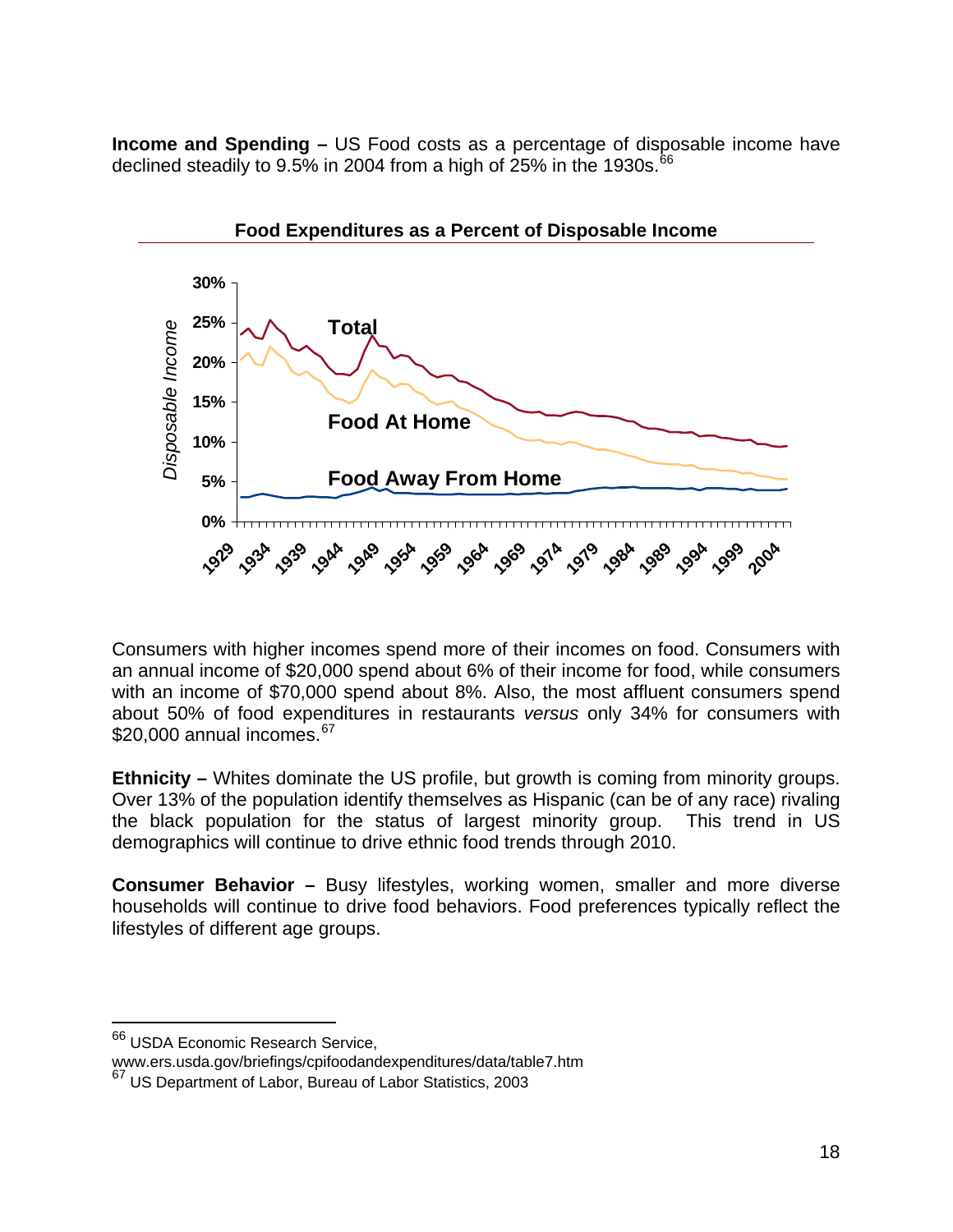|                            |              |           |           | <b>Age Group</b> |            |               |
|----------------------------|--------------|-----------|-----------|------------------|------------|---------------|
|                            | $10 - 20$    | $20 - 30$ | $30 - 40$ | $40 - 50$        | $50 - 60$  | $60 - Up$     |
| <b>Drivers</b><br>Decision | • Low Price  | • Value   | • Value   | • Quality        | • Quality  | • Value       |
|                            | • Value      | • Variety | • Variety | • Variety        | • Variety  | • Low Price   |
|                            | • Brands     | • Conven. | • Family  | • Ambience       | • No Kids  | • Convenience |
|                            | • Trends     | • Social  | • Conven. | • Conven.        | • Ambience | • Family      |
|                            | • Snacks     | • Health  | • Safety  | • Decadence      | • Social   | • Nutrition   |
|                            | • "Fuel"     | • Ethnic  | • Health  | • Image          | • Image    | • Ambience    |
|                            | • <b>Fun</b> |           | • Quality |                  |            |               |
|                            |              |           |           |                  |            |               |

**Consumer Age / Lifestyles and Food Behaviors** 

Regardless of age, demographics or ethnicity, consumers are moving toward a new standard of quality in flavor, health and convenience without sacrificing great taste.

### **CAPITALIZING ON THE OPPORTUNITIES**

So what does all this mean? Are there opportunities for producers in Michigan, Wisconsin, and Ohio in the specialty food niche markets?

The answer is a resounding "YES" – with the understanding that there are risks and unique skills required to pursue many of these opportunities.

The first questions that producers need to ask themselves is:

- Am I primarily a farmer who loves to grow crops and livestock, or am I an entrepreneur with marketing skills?
- **If** you do not have skills, training, or an interest in marketing, does anyone else in your farming operation have those skills?

If no one in your operation has a marketing and entrepreneurial skill set, then the best way to capitalize on these opportunities is to join a farmer cooperative that has hired personnel with skills. The Appendix to this report provides the names of cooperatives in your area that you might wish to consider joining.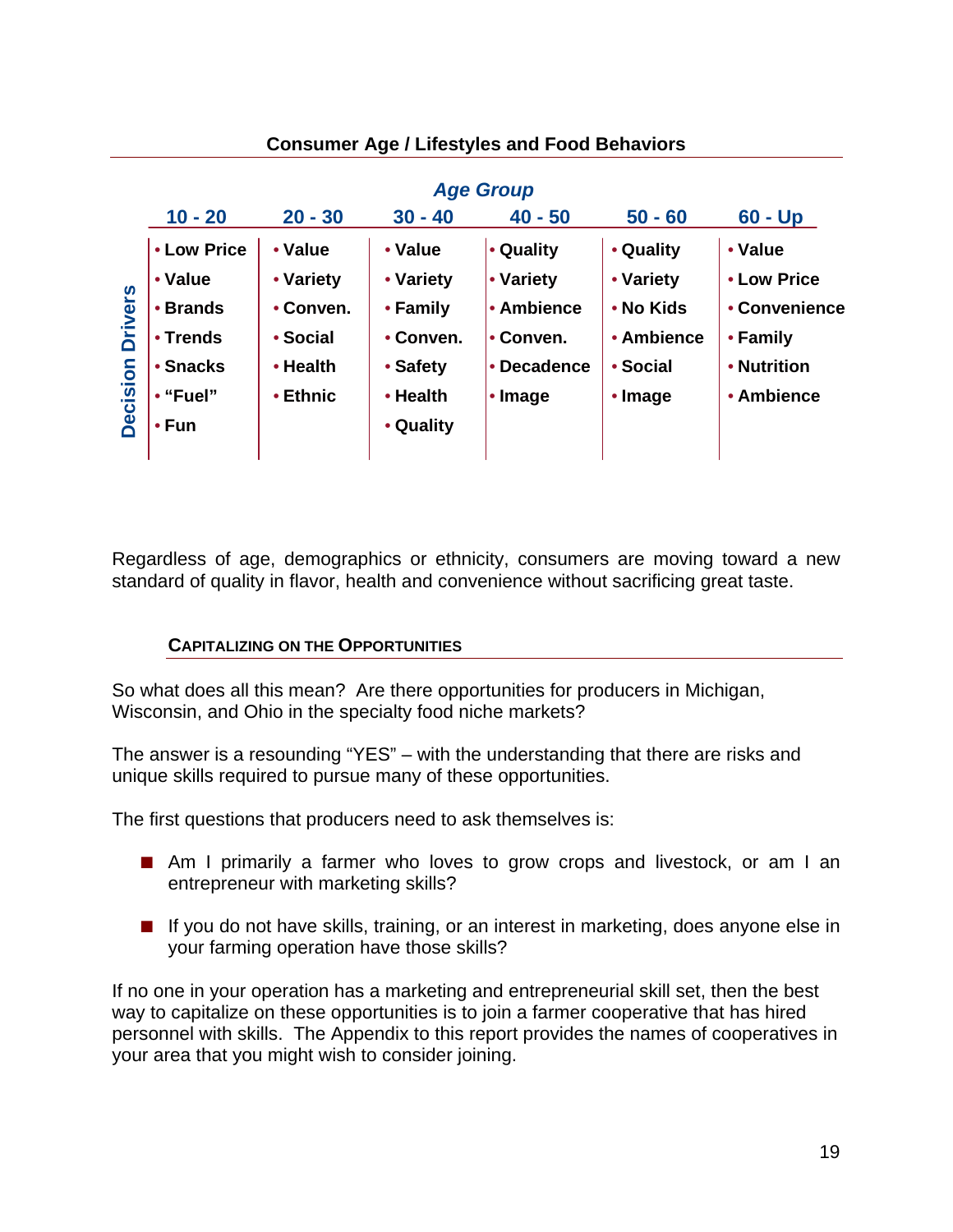If, on the other hand, you or someone in your farming operation have those skills, you might want to consider capitalizing on the opportunities as an individual business.

What types of opportunities provide the greatest potential?

The biggest opportunities exist for farmers that produce products focused on:

- **Nellness**
- Indulgence
- **Ethnicity**

Each of the five consumer drivers is described below in terms of the existence of opportunities.

- **Wellness** Within the wellness segment, strong consumer demand exists for natural and organic products. To explore opportunities in this category, we suggest utilizing existing farmer cooperatives that have already developed the supply chain (processing, distribution, sales and marketing). Resources are available through trade associations, the USDA and state government to assist farmers interested in growing organic or natural products and livestock. Organic marketers such as Organic Valley Cooperative (CROPP) are seeking additional producers to meet demand.
- Indulgence Variety and freshness are in high demand with consumers, and restaurant chefs and local supermarkets are seeking produce with these attributes to meet the demand. Therefore, indulgence products including locally grown and heirloom produce as well as artisan products are examples of strong opportunities for farmers.
- **Ethnicity**  The increasing ethnicity of the US population has increased the demand for foods and flavors from around the world. An opportunity exists for farmers to produce fruits, vegetables, herbs and spices that are currently being imported from other parts of the world. In addition, some ethnic groups are inadequately served with their native foods here in the US. Producing crops new to US farmers for the growing ethnic groups also holds potential.
- **Convenience** Explore possible ways to make your products more convenient for on-the-go eating or quicker to prepare such as pre-washed produce or pre-cut fruit. This segment may require a cooperative arrangement with other farmers, since an investment in processing equipment will be necessary. Fewer opportunities exist for local farmers in the convenience segment because packaging and / or processing innovations (taking place further down the supply chain) generally drive successful product introductions.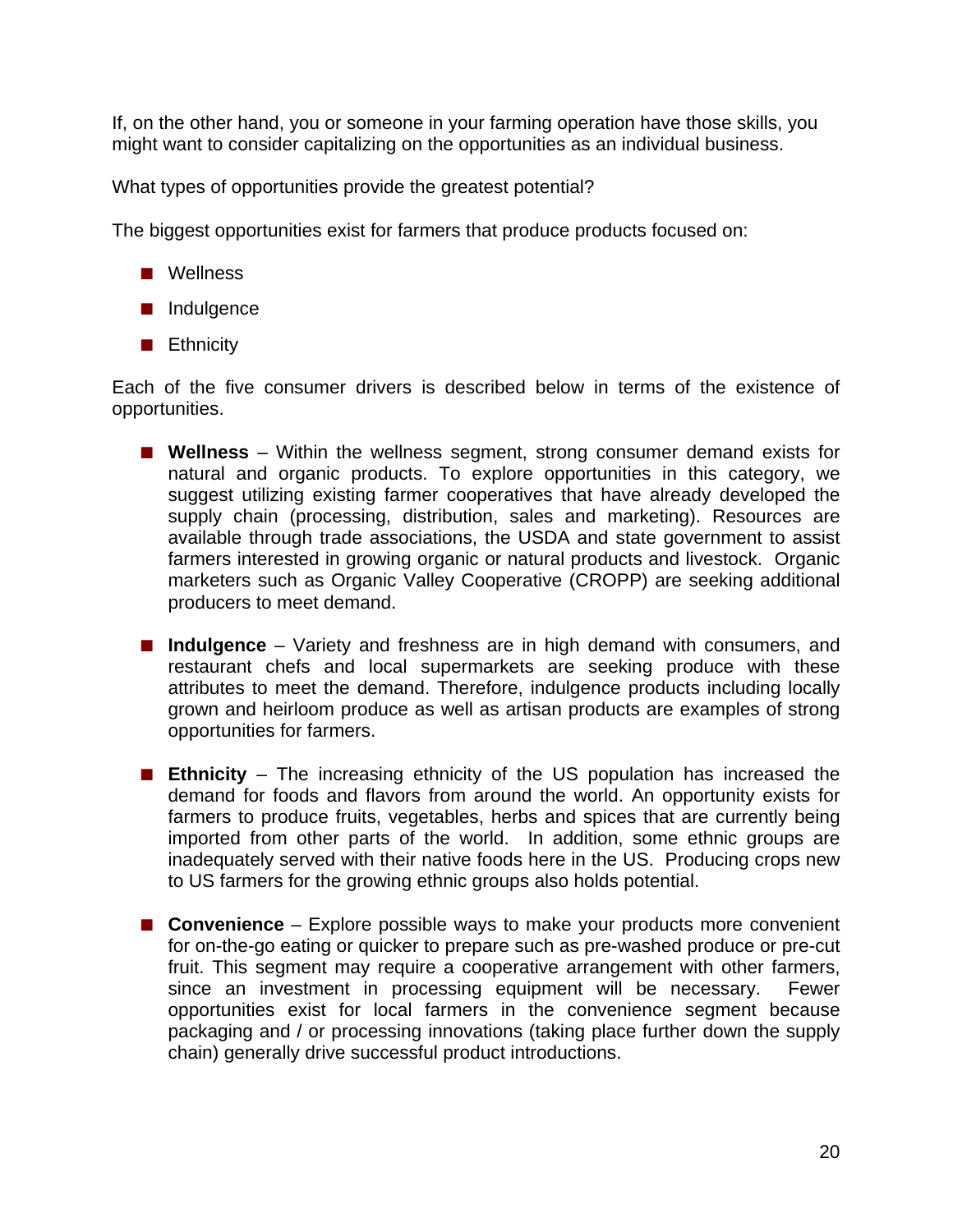**Value** – The opportunities in this consumer driver are limited for most producers. Large firms with huge processing and manufacturing plants that achieve economies of scale dominate this segment. Extreme caution should be used before entering this segment of the food industry.

The following table summarizes the major opportunities, or lack thereof, in each of the five consumer driver categories along with the rationale for that assessment.

| <b>Consumer Driver</b> | <b>Best Opportunities</b>                                                                         | <b>Best Way to</b><br><b>Market</b> | <b>Rationale</b>                                                                                                 |
|------------------------|---------------------------------------------------------------------------------------------------|-------------------------------------|------------------------------------------------------------------------------------------------------------------|
| Wellness               | Organic, natural                                                                                  | Cooperatives                        | Marketing channels already exist                                                                                 |
| Indulgence             | Locally grown, CSA<br>products (in<br>urban/suburban<br>areas), Heirloom<br>crops, artisan foods  | Individual farmer                   | Niche opportunities unique to<br>local market                                                                    |
| <b>Ethnicity</b>       | Ethnic fruit and<br>vegetables, spices,<br>herbs, ethnic ways of<br>processing, ethnic<br>recipes | Individual farmer                   | Niche opportunities unique to<br>local market. Provide a "domestic<br>source" for products currently<br>imported |
| Value                  | Very few<br>opportunities                                                                         |                                     | Driven by economies of scale of<br>big processors and manufacturers<br>Use extreme caution                       |
| <b>Convenience</b>     | Pre-cut, pre-cut<br>produce, individually<br>packaged produce                                     | Cooperatives                        | Entry requires investment in<br>processing<br>Usually requires innovative<br>packaging                           |

For those producers with entrepreneurial skills wishing to pursue opportunities on their own without joining a cooperative, we provide the following guidelines for success.

#### *Key Success Factors:*

- **Follow the Money** Identify the communities in your area that have the highest per capita incomes. These affluent communities are more likely to be interested in indulgent products.
	- Visit the unique restaurants and specialty food stores in those communities
	- Identify gaps in their offerings
	- Talk with the owner or manager about opportunities
- Watch the Food Trends Track national food trends by subscribing to food newsletters and by reading restaurant reviews and food trend articles noted on major newspaper websites across the country. Identify the biggest food trends in restaurants, supermarkets and specialty food stores.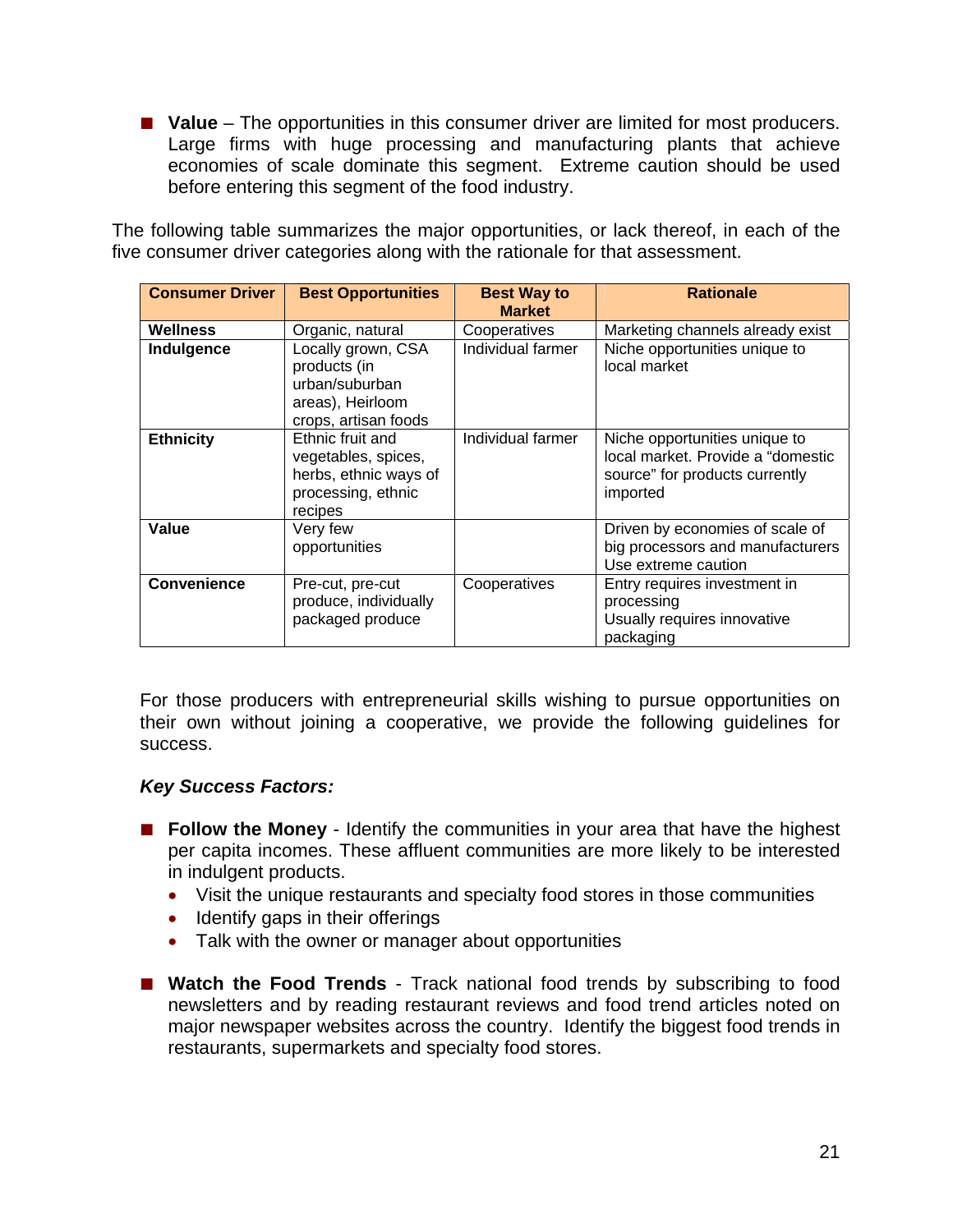- Within your area, ask the store personnel what products are in demand and what they would like to sell, but can't source.
- Conduct your own small-scale survey of local consumers in those specialty food stores and / or restaurants (with the owner's permission, of course) about what they would like to buy, but have difficulty finding.
- Bring new product ideas to the owners of eating establishments and food stores. Bring ideas to them that will help them make more money.
- **Track the Ethnic Groups** Conduct research on the growing ethnic groups in the local areas. Identify whether there are products that could be sourced locally that are not currently available.
	- Learn which ethnic groups are the biggest within a 200-mile radius of your farm
	- Talk to people in the food industry who serve those groups
	- Identify unmet needs
- **Manage Your Risk** Many new business ideas fail; a few become highly successful. Start small. Don't put all your "eggs in one basket." Don't bet the family farm on one new idea.
- **Accumulate Enough Capital Before Starting** One of the most common causes of failure for new businesses is undercapitalization. Be sure you have enough capital to withstand a slow start. Get business advice on how much capital you need, if you are unsure how much is needed.
- **Make Use of All Resources Available**  Tap into the expertise of the Land Grant Universities in your state, USDA programs, industry associations, and consultants.
- **Become a Specialist** Figure out what you can do better than anyone else in the marketplace in which you choose to participate. Be the best. Dominate that niche. Aim to get to the place where anyone interested in your niche "must" come to you.
- **Fly with the Eagles**  Develop relationships with the "movers and shakers." In the final analysis, companies don't buy from companies; people buy from people. Develop a positive personal relationship with the owners and managers of the leading restaurants and specialty food stores in your marketing region.

Again, if you do not have the interest or the skills to follow the above success factors, and if no one else in your operation has those skills, then you probably should not pursue the specialty food market on an individual basis. Then, check out the appropriate cooperatives and consider joining one of them.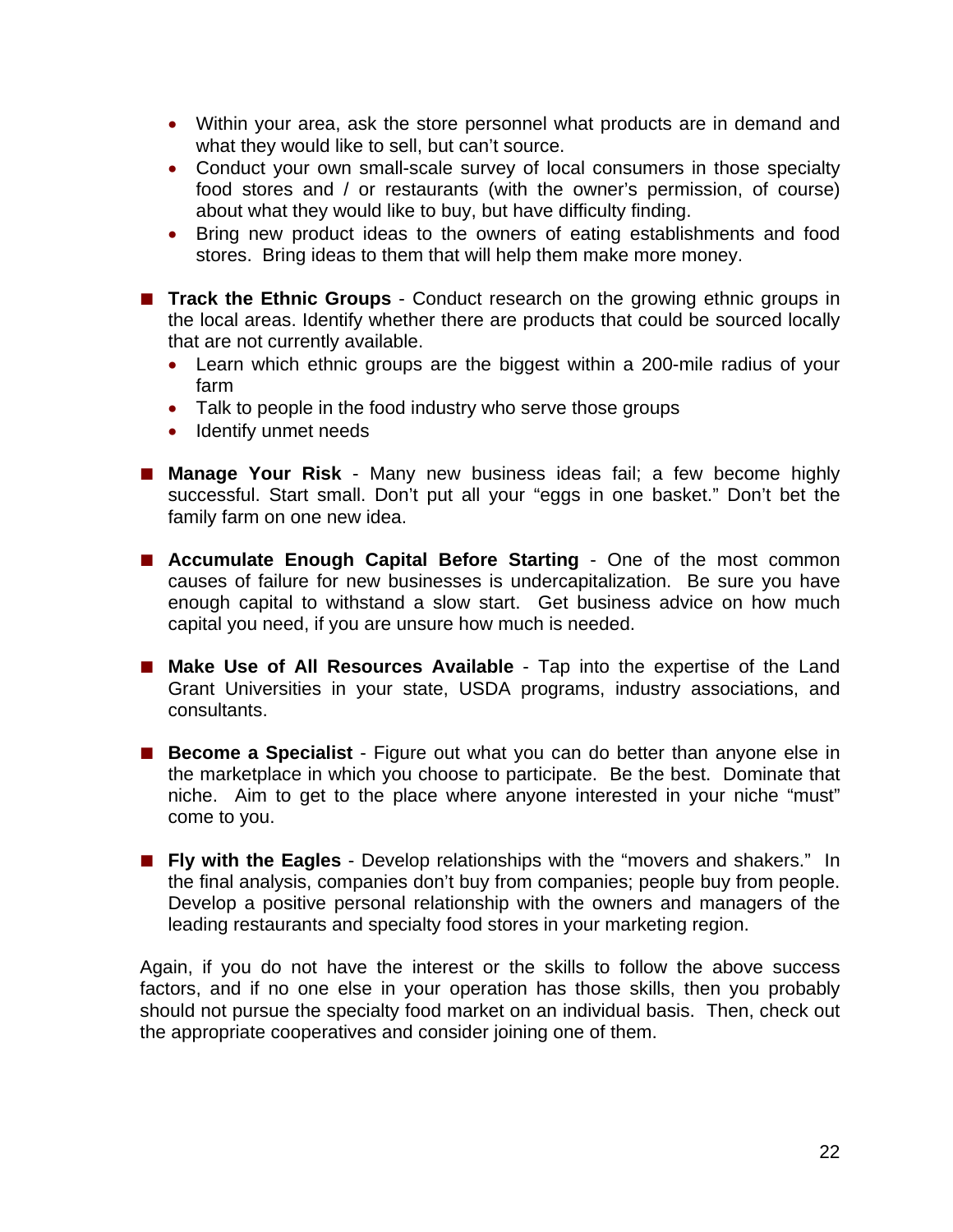#### **APPENDIX A – RESOURCES**

#### **Appropriate Technology Transfer for Rural Areas (ATTRA)**

National sustainable farming information center operated by the private nonprofit National Center for Appropriate Technology (NCAT). P.O. Box 3657 Fayetteville, AK 72702 800-346-9140 [www.attra.org](http://www.attra.org/)

#### **[The Midwest Organic and Sustainable Education Service](http://www.mosesorganic.org/mosesgeneral/aboutmoses.htm) (MOSES)**

PO Box 339 Spring Valley, WI 54767 715-772-3153 [www.mosesorganic.org](http://www.mosesorganic.org/index.html) 

#### **National Association Specialty Food Trade**  212 482 6440

[www.nasft.org](http://www.nasft.org/)

#### **National Center for Appropriate Technology**

3040 Continental Dr. Butte, MT 59701 (406) 494-4572 www.ncat.org

#### **Organic Trade Association**

P.O. Box 547 Greenfield, MA 01302 413-774-7511 [www.ota.com](http://www.ota.com/)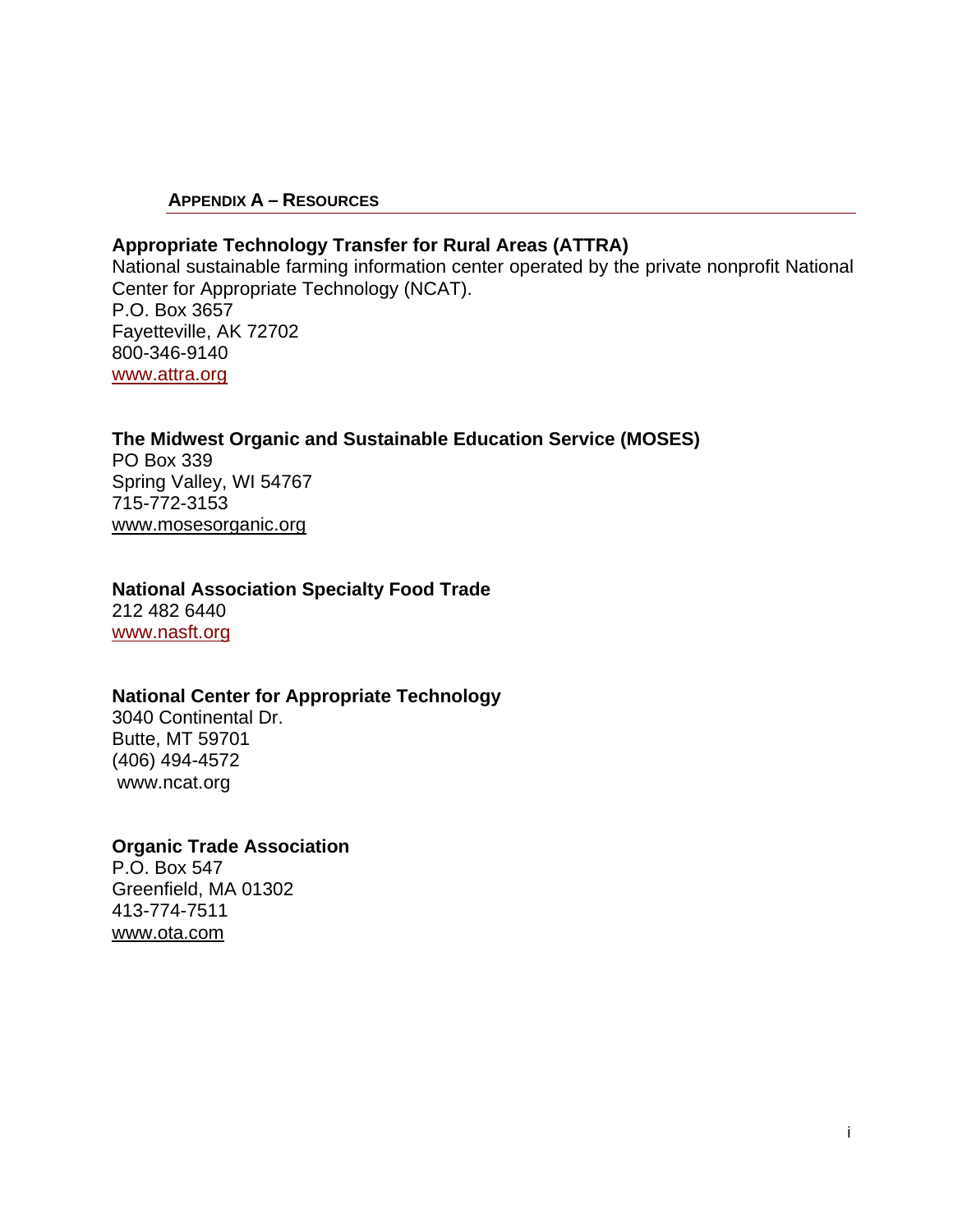#### **Organic Valley Family of Farms**

(Cooperative Regions of Organic Producers Pool – CROPP) 1 Organic Way LaFarge, WI 54639 608 625 2602 [www.organicvalley.coop](http://www.organicvalley.coop/) Contact: Mr. Joe Pedretti, Member Services

#### **Produce Marketing Association**

1500 Casho Mill Road Newark DE 19711 302 738 7100 www.pma.com

#### **United States Department of Agriculture - USDA**  [www.usda.gov](http://www.usda.gov/)

- **ECONOMIC Research Service** [www.ers.usda.gov](http://www.ers.usda.gov/)
- National Agricultural Statistics Service [www.nass.usda.gov](http://www.nass.usda.gov/)
- **Rural Development** [www.rurdev.usda.gov](http://www.rurdev.usda.gov/)
	- **Directory of Farmer Cooperatives**  Farmer cooperatives listed by state RBS Service Report 22 [www.rurdev.usda.gov/rbs/pub/sr22.pdf](http://www.rurdev.usda.gov/rbs/pub/sr22.pdf)